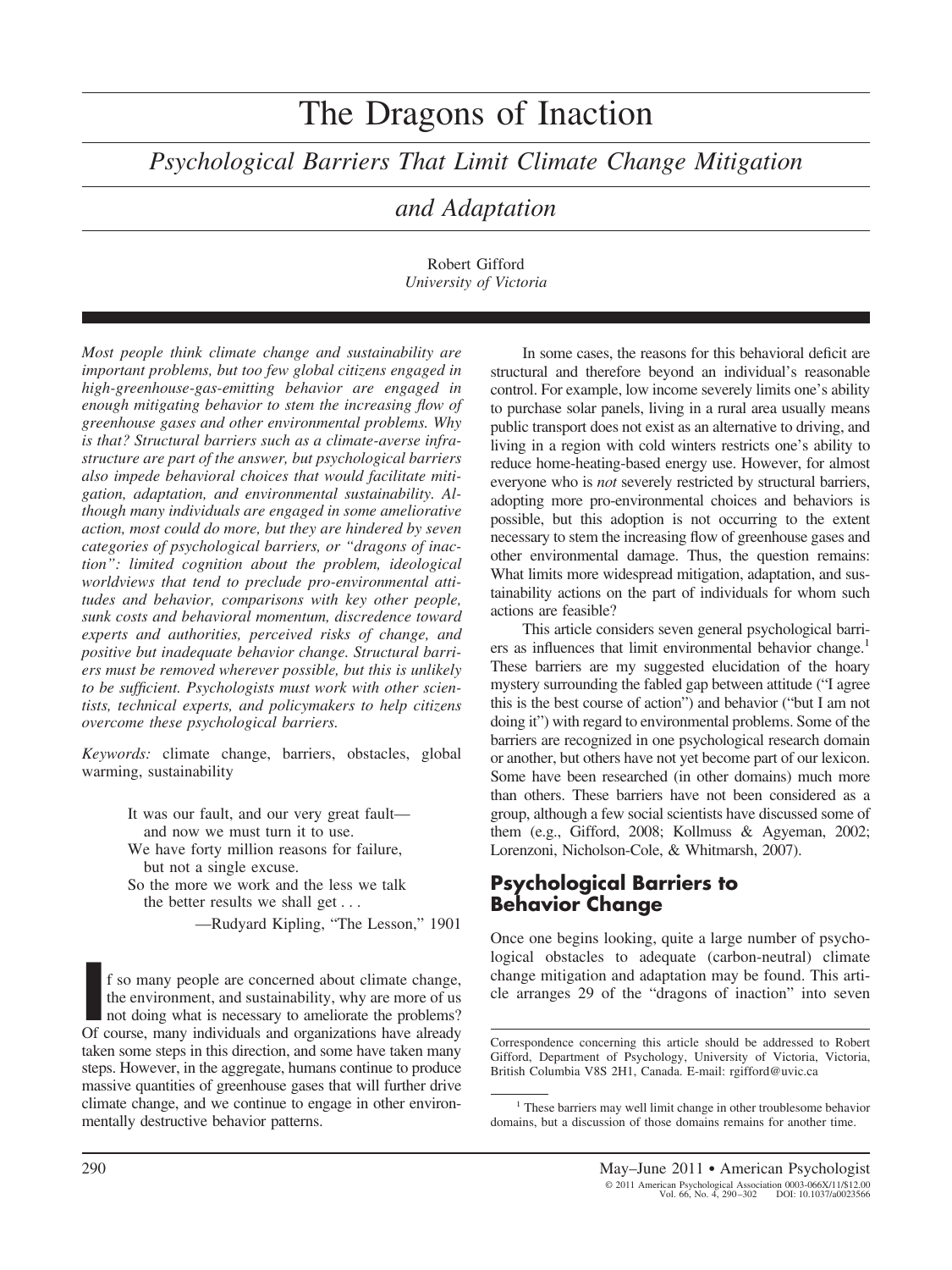

#### **Robert Gifford**

categories. The dragon<sup>2</sup> family of seven genera with their 29 species is displayed in Table 1.

Environmental or climate-related inaction seems to have three broad phases. Genuine ignorance certainly precludes taking action. Then, if one is aware of a problem, a variety of psychological processes can interfere with effective action. Finally, once some action is taken, it can be inadequate because the behavior fades away, makes too little a difference in the person's own carbon footprint, or is actually counterproductive. The seven categories of barriers are offered as a preliminary taxonomy—a way to begin their organization and group structure.

What, then, are these dragons of inaction that thwart the widely accepted but elusive goals of anthropogenic carbon neutrality and environmental sustainability?

#### *Limited Cognition*

Humans are famously less rational than once believed (H. Simon, 1957; Tversky & Kahneman, 1974). This is as true for thinking about climate change as it is in other domains. Some ways in which individual thinking is not fully rational and thus acts as a barrier to mitigation and adaptation follow.

**Ancient brain.** The human brain has not evolved much in thousands of years. At the time it reached its current physical development, before the development of agriculture, our ancestors were mainly concerned with their immediate band, immediate dangers, exploitable resources, and the present time (e.g., Ornstein & Ehrlich, 1989). None of those are naturally consistent with being concerned, in the 21st century, about global climate change, which is slow, usually distant, and unrelated to the present welfare of ourselves and our significant others. Obviously, our

ancient brain is *capable* of dealing with global climate change, but doing so does not come easily.

*Ignorance.* For some, ignorance can be a barrier to action in two general ways: not knowing that a problem exists and not knowing what to do once one becomes aware of the problem. Most polls (e.g., Pew Research Center, 2006) find that a proportion of respondents answer "don't know" to questions about climate change. Even today, some people around the world remain entirely unaware of climate change as a problem. Obviously, this segment of the global population is not likely to take deliberate action aimed at ameliorating climate change.<sup>3</sup>

The second dimension of ignorance, found among the much larger proportion of the global population that is aware of the problem, is characterized by a lack of knowledge about the cause and extent of climate change (e.g., Bord, O'Connor, & Fisher, 2000). This lack leads to ignorance about (a) which specific actions to take, (b) how to undertake actions of which one is aware, and (c) the relative beneficial impacts of different actions. Given that most people are not technical experts, they generally do not have or know the relative magnitude of beneficial impacts of various actions.

Such knowledge is developing, and in broad terms we know what should be done (e.g., Dietz, Gardner, Gilligan, Stern, & Vandenbergh, 2009; Gardner & Stern, 2008). However, much remains to be learned, even by technical experts, partly because the answers are not always universal (e.g., a best practice in New York may not be a best practice in Vancouver) or obvious (e.g., New Zealand– raised lamb eaten in the United Kingdom has a smaller carbon footprint than United Kingdom–raised lamb eaten in the United Kingdom) and partly because life-cycle analyses of products are complex, in part because of the large number of ingredients or component parts in many commercial products (cf. Goleman, 2009). Widespread (but understandable) ignorance about the differential effectiveness of behavioral options naturally dampens the adoption of climate-related action.

Another source of uncertainty stems from mixed messages in the media. Of course, many such messages are understandably simplified translations of scientific reports, made in good faith by reporters. Others apparently are well-funded attempts to undercut science by groups with an

<sup>2</sup> In mythology, dragons take on a wide array of forms, and Asian dragons are even benevolent, as I learned from a polite elderly woman in a Sapporo audience. However, as a Westerner, I use dragons as a metaphor for these obstacles because no matter what their form or shape, Western dragons always seem to be blocking humans from some goal or aspiration. Perhaps another, less obvious but complementary, reason for this choice lies within the

Some behaviors help to mitigate climate change even when that is not the person's goal. For example, one might ride a bicycle to work for health reasons or to save money, or one might eschew flying so as to spend more time with one's family (cf. Whitmarsh, 2009). In contrast to the dragons, I have called these "honeybees" because, like those invaluable insects, in the course of fulfilling their own goal (to gather honey), they unwittingly fulfill another valuable goal (pollination).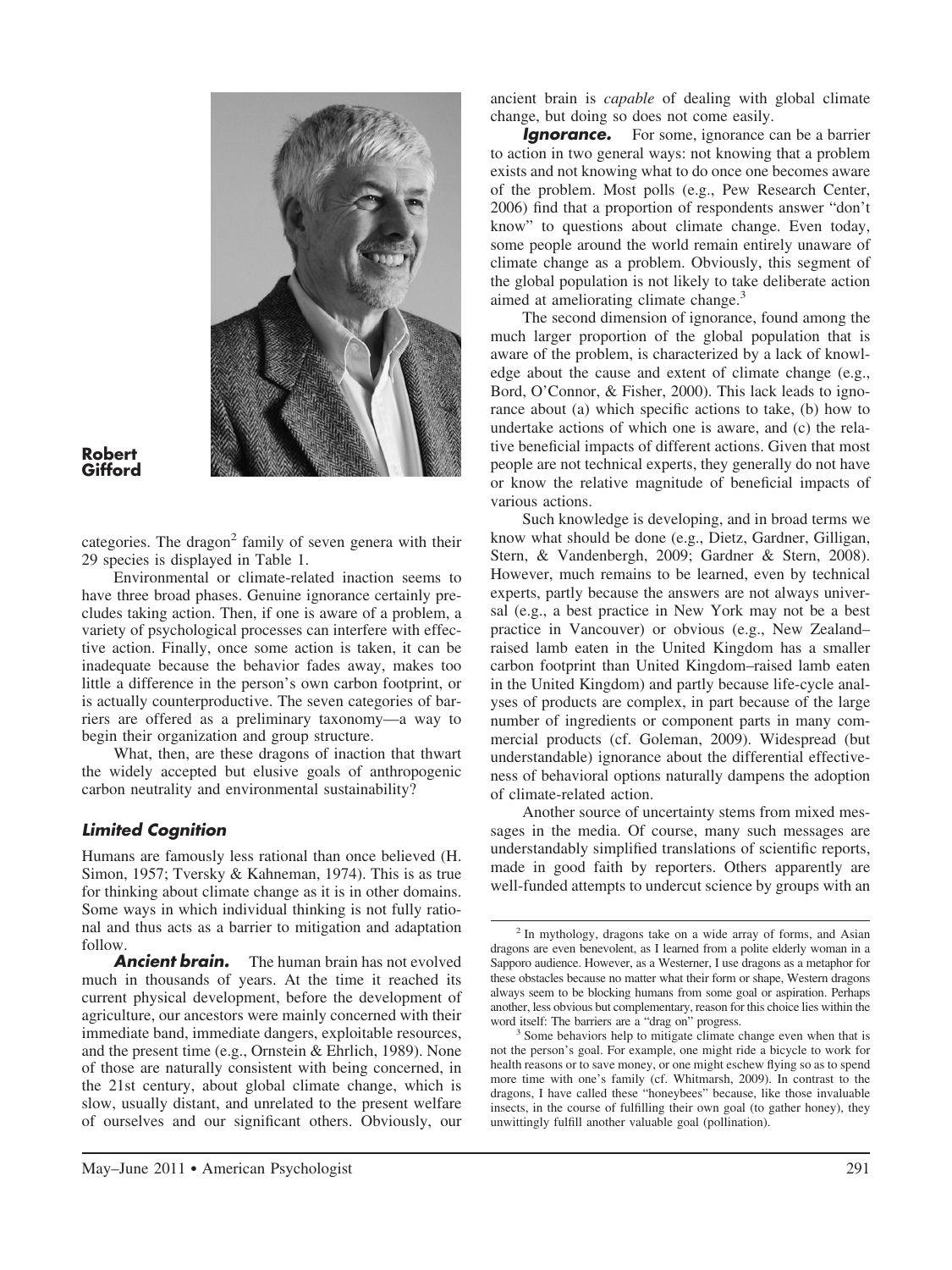| General psychological barrier | Specific manifestation                                                                                                                                           |
|-------------------------------|------------------------------------------------------------------------------------------------------------------------------------------------------------------|
| Limited cognition             | Ancient brain<br>Ignorance<br>Environmental numbness<br>Uncertainty<br>Judgmental discounting<br>Optimism bias<br>Perceived behavioral control/<br>self-efficacy |
| Ideologies                    | Worldviews<br>Suprahuman powers<br>Technosalvation<br>System justification                                                                                       |
| Comparisons with others       | Social comparison<br>Social norms and networks<br>Perceived inequity                                                                                             |
| Sunk costs                    | Financial investments<br>Behavioral momentum<br>Conflicting values, goals, and<br>aspirations                                                                    |
| Discredence                   | Mistrust<br>Perceived program<br>inadequacy<br>Denial<br>Reactance                                                                                               |
| Perceived risks               | Functional<br>Physical<br>Financial<br>Social<br>Psychological<br>Temporal                                                                                       |
| Limited behavior              | Tokenism<br>Rebound effect                                                                                                                                       |

**Table 1** *Psychological Barriers to Climate Change Mitigation and Adaptation*

interest in the production and use of greenhouse gases (e.g., Hoggan, 2009).

*Environmental numbness.* Every environment is composed of more cues and elements than individuals can wholly monitor, so we attend to environments selectively. Therefore, people are often unaware of much of their physical surroundings, particularly aspects causing no immediate difficulty, but sometimes even aspects of it that *are* causing them at least mild difficulties (Gifford, 1976). Climate change is like that for many citizens: a phenomenon outside immediate attention because it is not causing any immediate personal difficulties. Mitigative and adaptive behaviors are unlikely when this is the case.

A second form of environmental numbness occurs at the other end of the stimulus spectrum. When viewers have seen the same advertisement many times, attention to it shrinks as habituation increases (Belch, 1982; Burke & Edell, 1986). Similarly, hearing about climate change or the environment *too* often, particularly if the message is not

varied, can lead to a numbness to the message and consequent attenuation of helpful behaviors that would ameliorate the problems.

**Uncertainty.** Experimental research on resource dilemmas demonstrates that perceived or real uncertainty reduces the frequency of pro-environmental behavior (e.g., de Kwaadsteniet, 2007; Hine & Gifford, 1996). Individuals tend to interpret any sign of uncertainty, for example in the size of a resource pool or the rate at which the resource regenerates, as sufficient reason to harvest at a rate that favors self-interest rather than that of the environment. Uncertainty about climate change also quite likely functions as a justification for inaction or postponed action related to climate change. In the climate change context, presentations of the very carefully chosen level-of-confidence phrases (such as "likely" or "very likely," p. 3) from the 2007 assessment report of the United Nations Intergovernmental Panel on Climate Change (IPCC) led many individuals to interpret the phrases as having a lower likelihood than the IPCC experts intended (Budescu, Broomell, & Por, 2009).

Thus, well-intended efforts by climate change scientists to fairly characterize the degree of certainty about climate change seem to lead to a general underestimation of climate change risk on the part of the lay audience. Yet the scientific and ethical reality is that a certain degree of uncertainty is an inescapable element of any climate model—or *any* model, for that matter. Thus, climate scientists are left with a very perplexing problem: how to present the likelihood of climate change outcomes honestly without promoting misguided optimism on the part of the lay audience, which of course helps to justify inaction on the part of the public.

*Judgmental discounting.* Discounting in this sense refers to the undervaluing of distant or future risks. A recent study of over 3,000 respondents in 18 countries found that individuals in 15 of the countries believed that environmental conditions are worse in places other than their own (Gifford, Scannell, et al., 2009). This study and others (e.g., Uzzell, 2000) demonstrate that spatial discounting of environmental problems occurs. Although conditions often may be objectively worse in other areas of the globe, this tendency occurs even in objectively similar places, such as among inhabitants of English villages a few kilometers apart (Musson, 1974). People also tend to discount future environmental risks, although not as uniformly as risks in some other domains (e.g., Hendrickx & Nicolaij, 2004) and less than other risks (Gattig & Hendrickx, 2007). The incorrect assessment of risk may be even worse for general environmental risk, which may actually be *augmented* rather than discounted; it is expected to become worse in 25 years than at present in virtually every country, at local, national, and global levels (Gifford, Scannell, et al., 2009). However, if conditions are presumed to be worse elsewhere and later, individuals may be expected to have less motivation to act against climate change locally and in the present.

Sociologists concerned with youthful antisocial behavior proposed another form of discounting over half a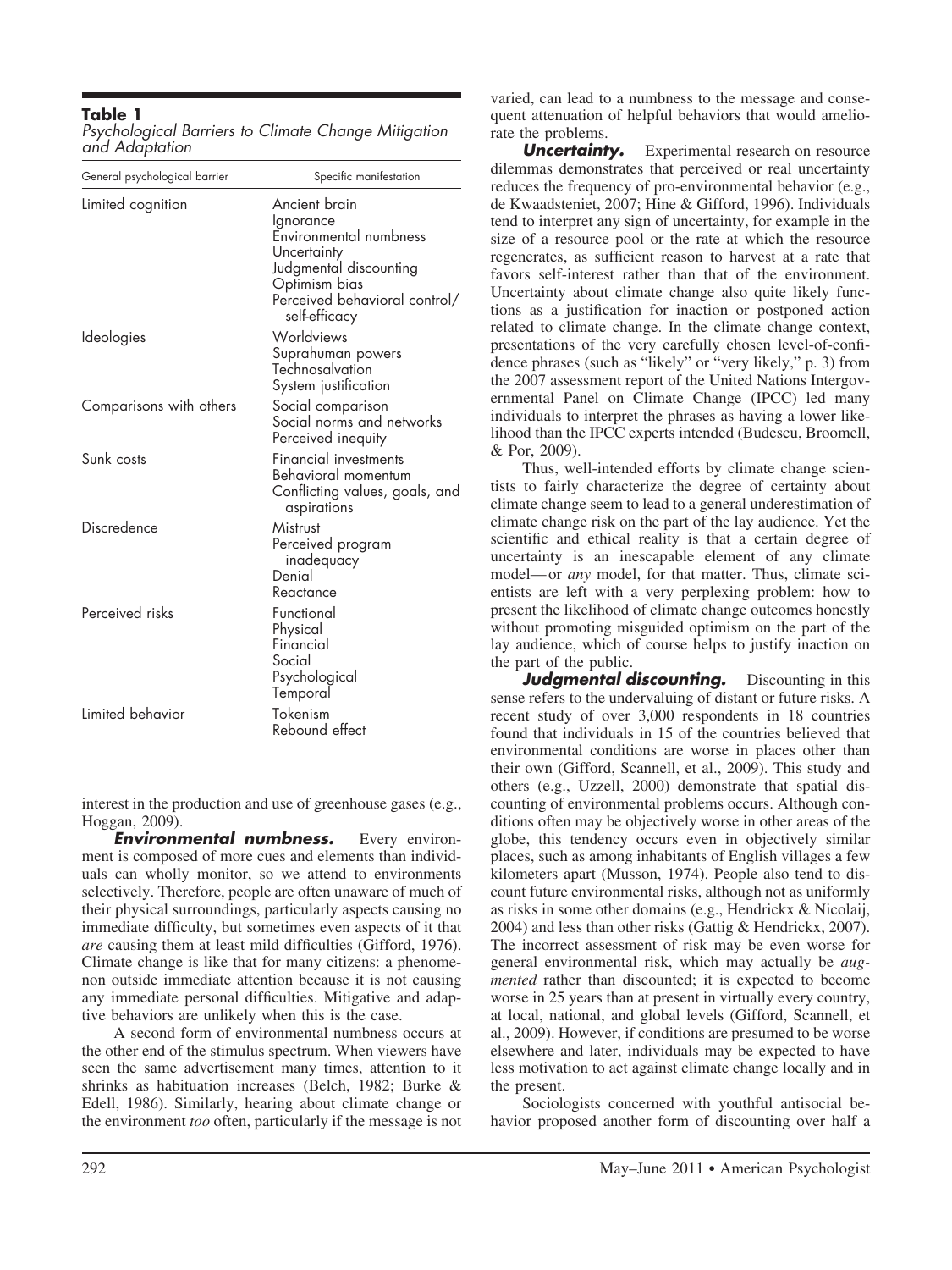century ago, neutralization theory (Sykes & Matza, 1957), an idea foreshadowed by Rudyard Kipling in the lines that open this article. Essentially, neutralization theory describes rationalizations for a variety of deviant behaviors, the goal of which is to absolve oneself of responsibility. Recent researchers listed 13 of these rationalizations (McGregor, 2008). To the extent that these apply to environmental and climate change actions, several of these neutralization techniques could be viewed as another form of discounting.

**Optimism bias.** Optimism generally is a healthy, desirable outlook that can produce useful personal outcomes and technological wonders (e.g., J. L. Simon, 1981). However, optimism can be overdone, to the detriment of one's well-being. Considerable evidence suggests that people discount personal risks, such as their likelihood of a heart attack (e.g., Weinstein, 1980), but also their environmental risks, for example from radon exposure (Weinstein, Klotz, & Sandman, 1988), other environmental hazards (Hatfield & Job, 2001) or, in fact, 22 hazards (Pahl, Harris, Todd, & Rutter, 2005). Thus, one can reasonably predict that optimistic bias applies to risks from climate change, although global citizens do expect environmental conditions in general to worsen over the next 25 years . . . but not as badly where they themselves live as in other places (Gifford, Scannell, et al., 2009).

*Perceived behavioral control and selfefficacy.* Because climate change is a global problem, many individuals believe they can do nothing about it as individuals. This is the well-known collective action problem (Olson, 1965). Stated in psychological language, people sometimes do not act because they perceive that they have little behavioral control over the outcome (e.g., Ajzen, 1991; Huebner & Lipsey, 1981) or that they their actions will not have much impact (a lack of self-efficacy; Ajzen, 2002). Perceived behavioral control can be a very strong predictor  $(r = .50 - .60)$  of whether a person chooses to take public transportation instead of a private car (e.g., Heath & Gifford, 2002; Kaiser & Gutscher, 2003). Closely related to the lack of individual perceived behavioral control and self-efficacy is fatalism, the sense that nothing can be done, not only by the individual but by collective human action (cf. Lorenzoni et al., 2007; O'Connor, Bord, & Fisher, 1998).

#### *Ideologies*

Some belief systems are so broad that they influence many aspects of a person's life. Among these, at least for some individuals, are religious and political views. Ideologies and worldviews (e.g., Dietz, Dan, & Shwom, 2007; Dunlap, Van Liere, Mertig, & Jones, 2000; O'Connor, Bord, & Fisher, 1999) that embody beliefs which clash with climate change mitigation and other forms of pro-environmental action are very strong barriers to behavior change.

*Worldviews.* One significant predictor of disbelief in global warming is belief in free-enterprise capitalism (e.g., Heath & Gifford, 2006). Capitalism clearly has produced an affluent lifestyle for millions of people, but some aspects of it, such as a belief in the freedom of the commons (Hardin, 1968), have led to the devastation of fisheries, forests, and landscapes around the world. Having an important stake in some organizations is not compatible with adopting mitigating behaviors (e.g., Dunlap & Mc-Cright, 2008).

*Suprahuman powers.* Some people take little or no climate-related action because they believe a religious deity or Mother Nature (as a secular deity) either will not forsake them or will do what it wishes anyway. For example, researchers who interviewed two groups of Pacific Islanders who live on very low-lying atolls threatened by rising sea levels found that one group is already purchasing higher ground in Australia; the other group, trusting that God will not break the Biblical promise never to flood the Earth again after the flood that Noah and his entourage endured, believes that sea level rises will not affect them because there will be "fire next time" (Mortreux & Barnett, 2009). More secular individuals sometimes express the belief that Mother Nature will take a course mere mortals cannot influence. Naturally, inaction on the climate front follows from these beliefs.

*Technosalvation.* Mechanical innovation has a long and admirable history of improving the standard of living. Those who see its promise as a partner in mitigating climate change (e.g., Gifford, 2008; Terwel, Harinck, Ellemers, & Daamen, 2009) or even as something close to the essential solution (e.g., J. L. Simon, 1981) share their belief in its promise with some who go further and believe that technology alone (or nearly alone) can solve the problems associated with climate change (e.g., citizens quoted in Lorenzoni et al., 2007).

Some experts strongly support geoengineering as a tool in the struggle against further global warming. One organization that strongly endorses it is the United Kingdom's Institution of Mechanical Engineers (2009), whose current top two geoengineering solutions are to create artificial trees and to coat buildings with algae. However, even the Institution of Mechanical Engineers advocates geoengineering in concert with mainstream mitigation policies. However, for some citizens, overconfident beliefs in the efficacy of technology appear to serve as a barrier to their own climate-mitigating behavior.

**System justification.** Another belief system has been described as *system justification,* the tendency to defend and justify the societal status quo (Feygina, Jost, & Goldsmith, 2010). When citizens are fortunate enough to have a comfortable lifestyle, the tendency to not "rock the boat" or, perhaps more important, to not have *others* change the way things currently operate, grows. Once again, climate change will require adjustments; system justifiers naturally will not enthusiastically adopt mitigative actions. It is interesting, however, that Feygina et al. (2010) showed that if mitigation can be successfully portrayed as *part* of the system, this lack of action on the part of system justifiers can change.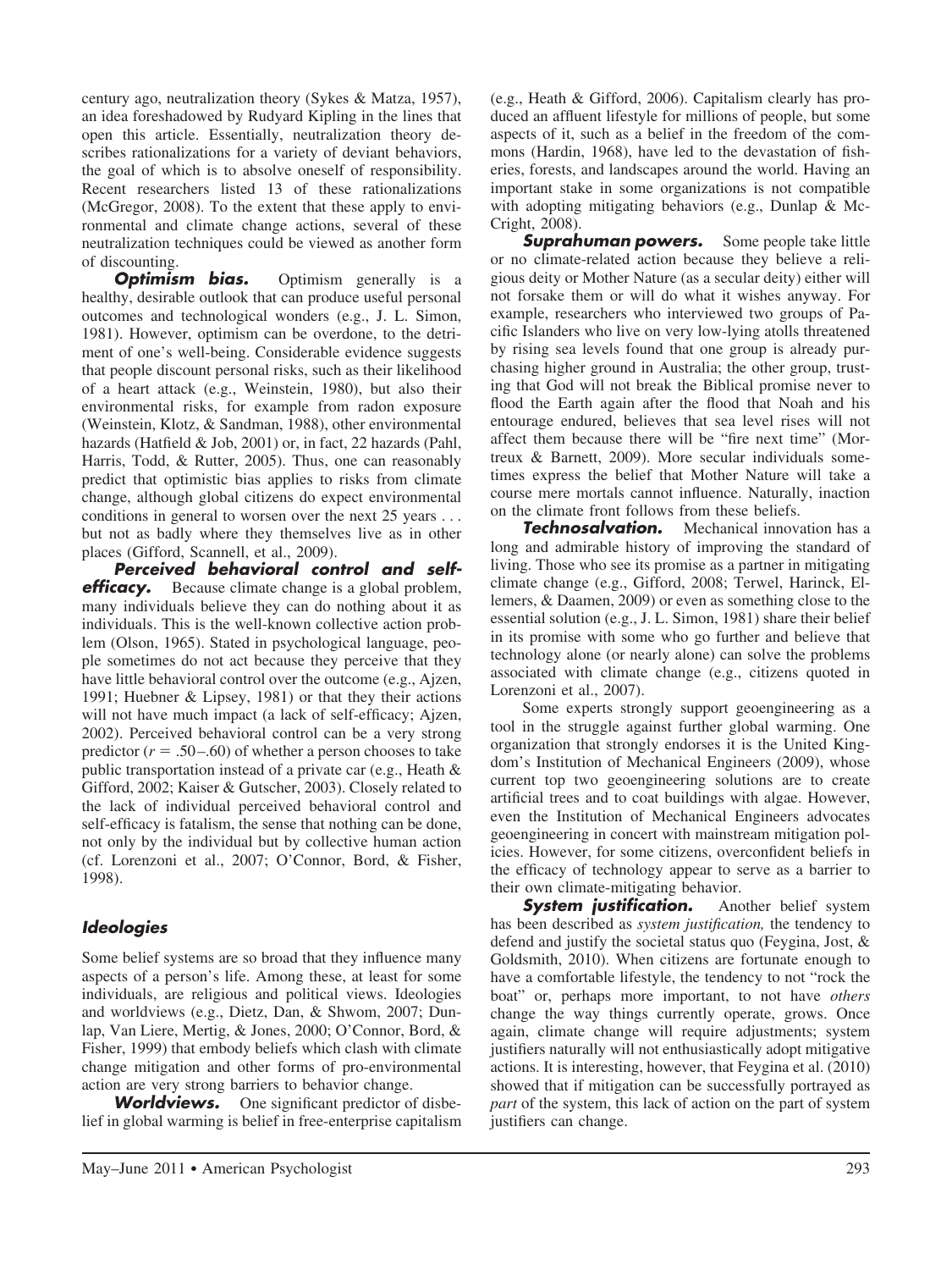#### *Comparisons With Other People*

Humans are very social animals; comparing one's situation with that of others is a deeply ingrained tendency. This

comparison can take several forms.<br>**Social comparison.** Pec People routinely compare their actions with those of others (Festinger, 1954) and derive subjective and descriptive norms from their observations about what is the "proper" course of action (e.g., Heath & Gifford, 2002). This tendency is recognized in the theory of planned behavior (Ajzen, 1991) and the valuebelief-norm model (Stern, 2000), among other theories, and has been applied to many pro-environmental behaviors and interventions (e.g., Biel & Thogersen, 2007; Cialdini, 2003).

**Social norms and networks.** Norms are often cited as a potential force for progress in environmental issues, and they can be (Thøgersen, 2008), but they can also be forces for regress. The double-edged power of norms was made clear in a study of residential power use. When homeowners were told the amount of energy that average members of their community used, they tended to alter their use of energy to fit the norm (Schultz, Nolan, Cialdini, Goldstein, & Griskevicius, 2007), that is, decreasing or increasing their energy use accordingly. Fortunately, the researchers learned that the increases could be prevented by giving low energy users positive feedback about using less energy.

Norms can also develop through social networks in neighborhoods or workplaces. Again, these can be negative in the sense that anticlimate behavior patterns can dominate, but proclimate patterns can too. Rogers (1983) documented a case in which mapping of who spoke with whom and mapping of dwelling proximity combined to explain why 7 of 44 residents (16%) installed photovoltaic panels on their homes (far more than the national average of 1%). Social networks can be powerful mitigative influences.

**Perceived inequity.** Perceived (in)equity is often heard as a reason for inaction: "Why should I change if they won't change?" Usually, well-known figures, other economic sectors, or other nations are cited as not cooperating, which serves as a justification for nonaction. The fear of being victimized by free-riders (Kerr, 1983; Olson, 1965) serves as a barrier for some individuals, who ask why they should contribute responsible behavior to the climate change cause when (they fear) others will not. In experimental resource dilemmas, when any sort of inequality or inequity (real or perceived) exists, cooperation tends to decline (e.g., Aquino, Steisel, & Kay, 1992).

#### *Sunk Costs*

If people changed their behaviors and allegiances very often, their lives would be more disordered than they wished, and less time and effort would be available to pursue goals deemed valuable. Thus, investments of money, time, and behavior patterns are useful—unless they are harmful to the environment or the climate (e.g., Cunha & Caldieraro, 2009; Leahy, 2009).

**Financial investments.** Once one has invested in something, dispensing with it is more difficult than it would have been had one not invested in it (e.g., Arkes & Hutzel, 2000; Knox & Inkster, 1968). The cardinal example in this context might be car ownership. If one has purchased a car and is now paying for its insurance and monitoring its depreciation, why should this cozy portable living room, with its many perceived benefits (cf. Reser, 1980), be left in the driveway? People generally are lossaverse and do not wish to see that expense "thrown away" in order to begin bicycling or taking public transit. Economists point out that the rational choice is to dispense with the sunk cost and move forward, but most people choose instead to hold on to the sunk cost investment, at least until its disadvantages become too painful.

If a person has a direct financial stake in the fossil fuel industry, cognitive dissonance (Festinger, 1954) can result from hearing that burning these fuels damages the environment. Cognitive dissonance often is easier to reduce by changing one's mind ("burning these fuels is not causing a problem") than by changing one's behavior (by disposing of one's fossil fuel investments or leaving one's job in that industry). Or, as B. F. Skinner (1987) remarked, "It is often easier to escape in other ways—by ignoring or forgetting the advice or by finding a way to escape that does not require solving the problem" (p. 5).

*Behavioral momentum.* William James (1890) called habit the "enormous fly-wheel of society" (p. 121), although he viewed this stability of action in positive terms as a mechanism by which society remains ordered rather than chaotic. In the context of climate change (and some other behavioral contexts), habit is less benign (Ouellette & Wood, 1998).

Habit may not be a glamorous barrier, but it may be one of the most important for the mitigation of climate change impacts (e.g., Hobson, 2003) because many habitual behaviors are extremely resistant to permanent change (e.g., eating habits), and others are only changed slowly, over decades (e.g., the rates of smoking and the use of safety belts) (Maio et al., 2007). Ensconced habits do not change without a substantial push; priming and even attitude change often do not lead to behavioral change. Perhaps because it aptly expresses the sense of variation in the resistance to change, behaviorists have used the term *behavioral momentum* (Nevin, Mandell, & Atak, 1983).

Some behaviors that form key parts of the human contribution to climate change (e.g., the use of cars) have a great deal of behavioral momentum and therefore are very difficult to change (e.g., Bamberg, Ajzen, & Schmidt, 2003; Carrus, Passafaro, & Bonnes, 2008; Eriksson, Garvill, & Nordlund, 2008), although changing driving behavior is not impossible (e.g., Matthies, Klöckner, & Preißner, 2006). For example, temporarily forcing car drivers to use alternative travel modes has induced long-term reductions in car use (e.g., Fujii & Gärling, 2003).

*Conflicting values, goals, and aspirations.* Everyone has multiple goals and values, and these are not all compatible either with each other or with climate change mitigation (e.g., Lindenberg & Steg, 2007; Nord-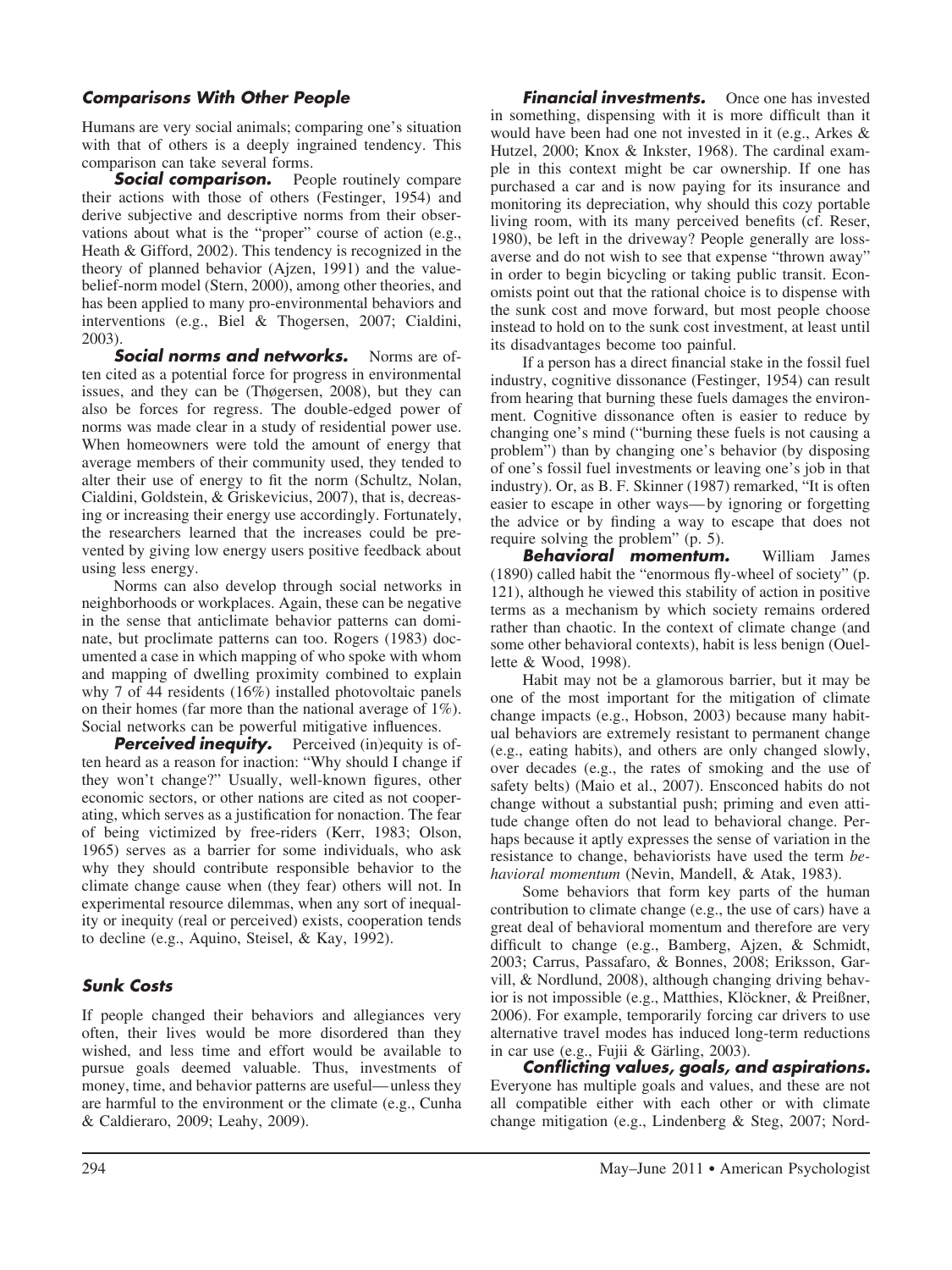lund & Garvill, 2002; Schwartz, 1992; Stern, 2000; Vining & Ebreo, 1991). Pro-environmental values positively influence at least the willingness to accept climate change polices (McCright, 2009; Nilsson, von Borgstede, & Biel, 2004; O'Connor, Bord, Yarnal, & Wiefek, 2002), but they are not always compatible with other values, other goals, and other aspirations that inevitably lead to the production of more greenhouse gases.

The aspiration to "get ahead" often means engaging in actions that run counter to the goal of reducing one's climate change impacts: buying a larger house, flying by choice, or driving a bigger car. That environmental values and goals frequently are subsidiary to other values and goals is revealed when people are asked to rank the importance of climate change amelioration against that of other problems or concerns: They assign climate change low importance (e.g., Leiserowitz, Kates, & Parris, 2005). Adopting a phrase first used by Smillie and Helmich (1999) to describe public support for foreign aid, Vasi (2009) characterized public support for sustainable development and the actions necessary to curtail climate change as "a mile wide, but an inch deep." This characterization is consistent with the results of a Pew Research Center Project poll which reported that as many as 75%–80% of U.S. respondents said climate change was an important issue although they placed it 20th out of 20 issues surveyed ("Warming to the Topic," 2009). In sum, many citizens "don't seem to mind addressing the economic cost of climate change, as long as it doesn't come out of their own pockets" ("Warming to the Topic," 2009, p. 4).

*(Lack of) place attachment.* Individuals may be more likely to care for a place to which they feel attachment than for one to which they are not attached. If so, weaker place attachment should act as an obstacle to climate-positive behavior, and populations with a history of geographic mobility would be expected to care less for their present environments. The evidence for this prediction is mixed: Place attachment is sometimes (Vorkinn & Riese, 2001) but not always (Clayton, 2003; Gifford, Scannell, et al., 2009; Uzzell, Pol, & Badenas, 2002) associated with pro-environmental behavior. The role of place attachment is likely to be complex but probably acts as an impediment to action in some populations, as is perhaps indicated by local opposition to wind farms in some areas even when there is strong support for other pro-environmental policies. For example, nature-based place attachment but not civic-based place attachment seems to be related to pro-environmental behavior (Scannell & Gifford, 2010; Vaske & Kobrin, 2001.

#### *Discredence*

When individuals hold the views of others in a negative light, they are unlikely to take direction from those others. These negative views can take various forms ranging from a general lack of trust in the other, to believing that what the other offers is inadequate, to outright denial of the veracity of the other's beliefs, to reactance against following the other's advice.

**Mistrust.** Trust is essential for healthy relationships. When it is absent, as it sometimes is between citizens and their scientists or government officials, resistance in one form or another follows. Trust is easily damaged, and when e-mails are stolen and selectively quoted, or a single overeager scientist exaggerates future climate change outcomes even in one region, widespread distrust can be created. Trust is important for changing behavior, and although its role as an influence on pro-environmental behavior is complex (Gifford, 2007a), in general, behavior change requires one to trust others not to take advantage; to trust that the change is effective, valuable, and equitable (e.g., Brann & Foddy, 1987; Foddy & Dawes, 2008); and to trust that the other has public-service motives and is honest (Terwel et al., 2009). In sum, when trust sours, the probability of adopting positive climate change behavior diminishes.

**Perceived program inadequacy.** Policymakers have considered and implemented many programs designed to encourage sustainable or climate-friendly behavior choices. However, most climate-related programs to date are voluntary for individuals; few are mandatory or are backed with enforced sanctions for noncompliance. Thus, citizens choose whether to accept the offer, and often they decide the program is not good enough for their participation (cf. Pelletier, Dion, Tuson, & Green-Demers, 1999). Cognitive dissonance can occur here as elsewhere; it can be easier to change one's mind about the adequacy of a program than to change one's behavior by engaging in the program.

**Denial.** Uncertainty, mistrust, and sunk costs can easily lead to active denial of the problem (e.g., Norgaard, 2006). This may include denial that climate change is occurring, that it has any anthropogenic cause, or that one's own actions play a role in climate change. Polls vary, but substantial minorities of people in most countries believe that climate change is not occurring or that human activity has little or nothing to do with it (McCright & Dunlap, 2010).

Those holding this view tend to be outspoken in proportion to those who accept that a problem exists. For example, a news story in *USA Today* about several environmental presentations at the American Psychological Association (APA) 2008 convention in Boston (Jayson, 2009) drew 115 reader responses. An informal content analysis of the comments that Sonya Frey and I conducted showed that about 100 of the responses essentially denied that the problem exists; two typical explanations were that climate change is a problem invented by "scientists who are pursuing a phantom issue" and that scientists are ignoring research "proving" the problem is overestimated or does not exist. One reader's comments are typical of the emotional intensity experienced by some deniers:

It figures that a bunch of psychologists need to mess with people's heads to get them to fall in line with this "eco-friendly" nonsense. . . . "News stories that provided a balanced view of climate change reduced people's beliefs that humans are at fault." Yep, there ain't nothing more that enviro-crazies hate than balanced news reporting.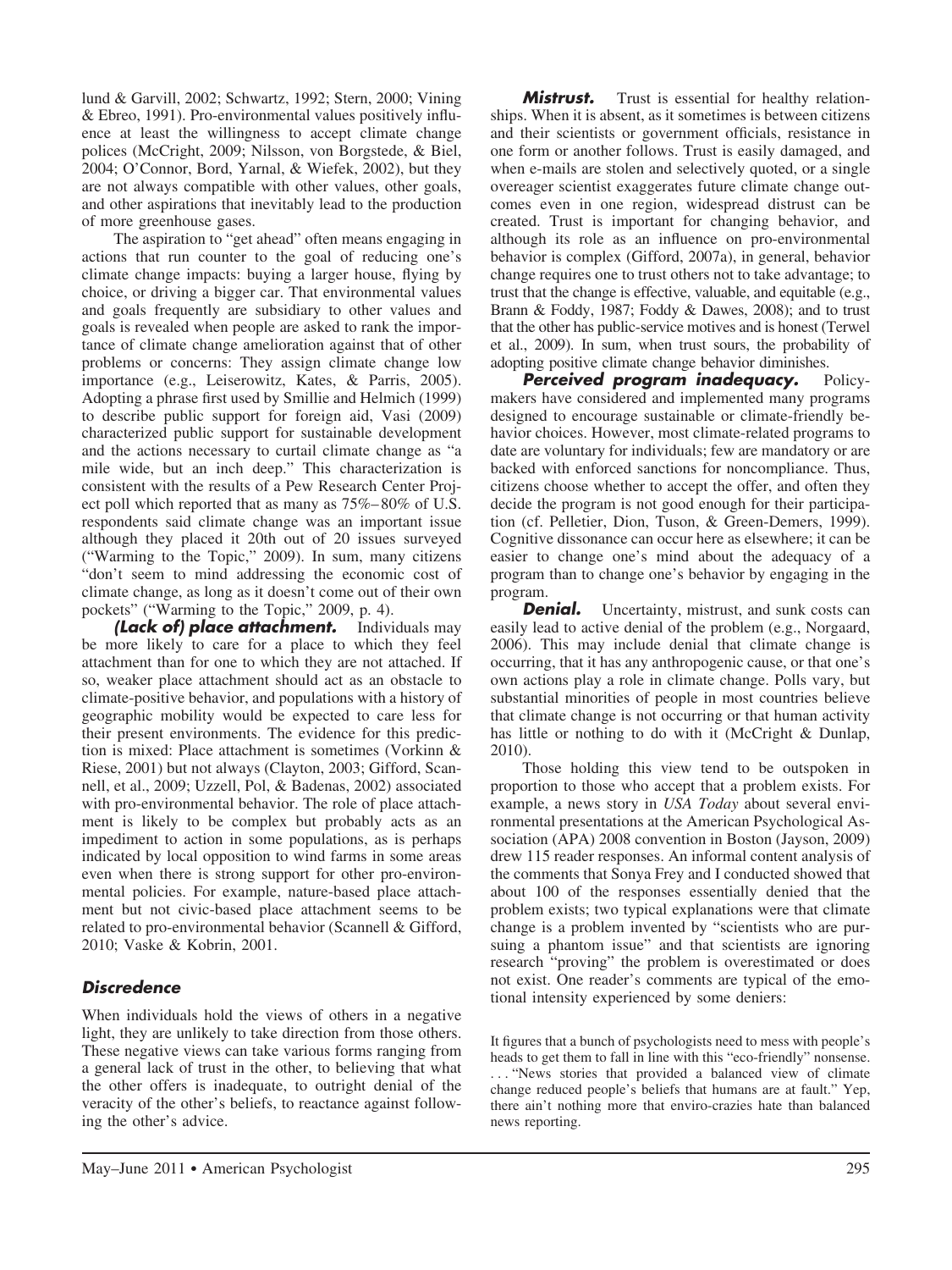A sample of 115 comments is not representative of the population, but it does reflect the views of a voluble segment of society. Upon hearing about APA's climate change task force report (American Psychological Association Task Force on the Interface Between Psychology and Global Climate Change, 2009), the host of a popular show on a leading U.S. television network held up a copy of Aldous Huxley's *Brave New World* and said, "The shrinks are trying to brainwash us again."

Such statements suggest that emotion, including fear, plays an important role in denial. More research about the emotional elements underlying the denial of climate change and its human connections is needed; it would help in the design of more effective ways to communicate about climate change (Comeau & Gifford, 2011; Marx et al., 2007; Moser, 2007).

Terror management theory (e.g., Goldenberg, Pyszczynski, Greenberg, & Solomon, 2000) suggests that people may deny the problem because it is a reminder of their mortality (Vess & Arndt, 2008).

**Reactance.** Ample evidence suggests that many people distrust messages that come from scientists or government officials (e.g., Earle, 2004; MacGregor, Slovic, Mason, & Detweiler, 1994). Some strongly react against advice or policy that seems to threaten their freedom (Brehm, 1966), partly because it is based on a lack of trust in those who give the advice or set the policy (Eilam & Suleiman, 2004). Among others, those with an interest in the fossil fuel industry have been seeking, with increasing success (Newport, 2010), to promote mistrust of the scientific consensus on climate change and create opposition to mitigation (cf. Hoggan, 2009; McCright, 2007; Oreskes & Conway, 2010).

#### *Perceived Risk*

What might happen to individuals who consider changing a behavior as a step toward reducing their greenhouse gas emissions or improving their environment-related actions? Changing behavior (of any sort) potentially holds at least six kinds of risk (Schiffman, Kanuk, & Das, 2006).

**Functional risk.** Will it work? If one purchases, for example, a plug-in electric vehicle (PHEV) it may, as a new technology, have battery problems. The same could be said for many new green technologies that now exist or have been proposed as mitigative or adaptive solutions.

**Physical risk.** Some adaptations may have, or at least be perceived as having, some danger associated with them. Is this PHEV (for example) as crash-safe as the sport utility vehicle that was traded in to buy the PHEV? To take another example, bicycles burn virtually no greenhouse gases after they are manufactured, but they result in quite a few visits to emergency rooms.

**Financial risk.** Many green solutions require capital outlays. How long is the payback? If the product becomes a fixed part of a residence (e.g., solar panels), will the owner recoup the installation costs or accrue enough energy savings before moving on? That PHEV's purchase price probably includes a premium over equivalent gaspowered vehicles; will the money spent buying and oper-

ating it be lost?<br>**Social risk.** Others notice many of our choices; they become part of our public face. This leaves one open to judgment by one's friends and colleagues, which could lead to damage to one's ego or reputation: If I buy a PHEV, will these significant others laugh or scoff at me, deride me behind my back? They may invoke any of the first three risks as my failure to reckon carefully.<br>**Psychological risk.** This r.

This risk, which closely follows the fourth, perhaps is less likely for most people but can occur. If one is teased, criticized, or even rebuked by one's significant others for buying the PHEV, one risks

suffering damage to one's self-esteem and self-confidence.<br> **Temporal risk.** A more common, perhaps al-*Temporal risk.* A more common, perhaps almost universal, risk is the potential that the time spent planning and adopting the new course of action might fail to produce the desired results. Most people, one supposes, would spend a nontrivial amount of time deciding whether to buy a PHEV, deciding whether to become a vegetarian, planning how to bicycle to the day's activities, or making any other significant mitigative choice. If the choice does not result in the desired benefits, the time spent researching and purchasing items involved in the climate-changerelated behavior choice will have been wasted.

#### *Limited Behavior*

Many people are engaged in at least minimal action that helps to limit the emission of greenhouse gases. Some people are much more active than others. However, most people could do more than they are doing, and in some pilot studies, almost everyone agrees that they could do more. Two major forms of this tendency are tokenism and the rebound effect.

**Tokenism.** Once individuals move past environmental numbness, denial, judgmental discounting, habit, and perceived risk and believe that they have some behavioral control and a sense that their own community, to which they feel some (natural) attachment, might be threatened, they may finally begin to engage in proclimate behavioral change. Which changes are most likely? Some climate-related behaviors are easier to adopt than others but have little or no impact on greenhouse gas emissions. However, their ease of adoption means these actions tend to be chosen over higher cost but more effective actions. This tendency has also been called the low-cost hypothesis (e.g., Diekmann & Preisendörfer, 1992; see also Kempton, Harris, Keith, & Weihl, 1985). Pro-environmental intent may not correspond with pro-environmental impact (Stern,

2000).<br>The rebound effect. A further problem with initially proclimate choices is the rebound effect. After some mitigating effort is made, the gains made are diminished or erased by subsequent actions. For example, persons who buy fuel-efficient vehicles may drive farther than they did when they owned less efficient vehicles. The phenomenon has also been called the Jevons paradox (Jevons, 1865) and the Khazzoom–Brookes postulate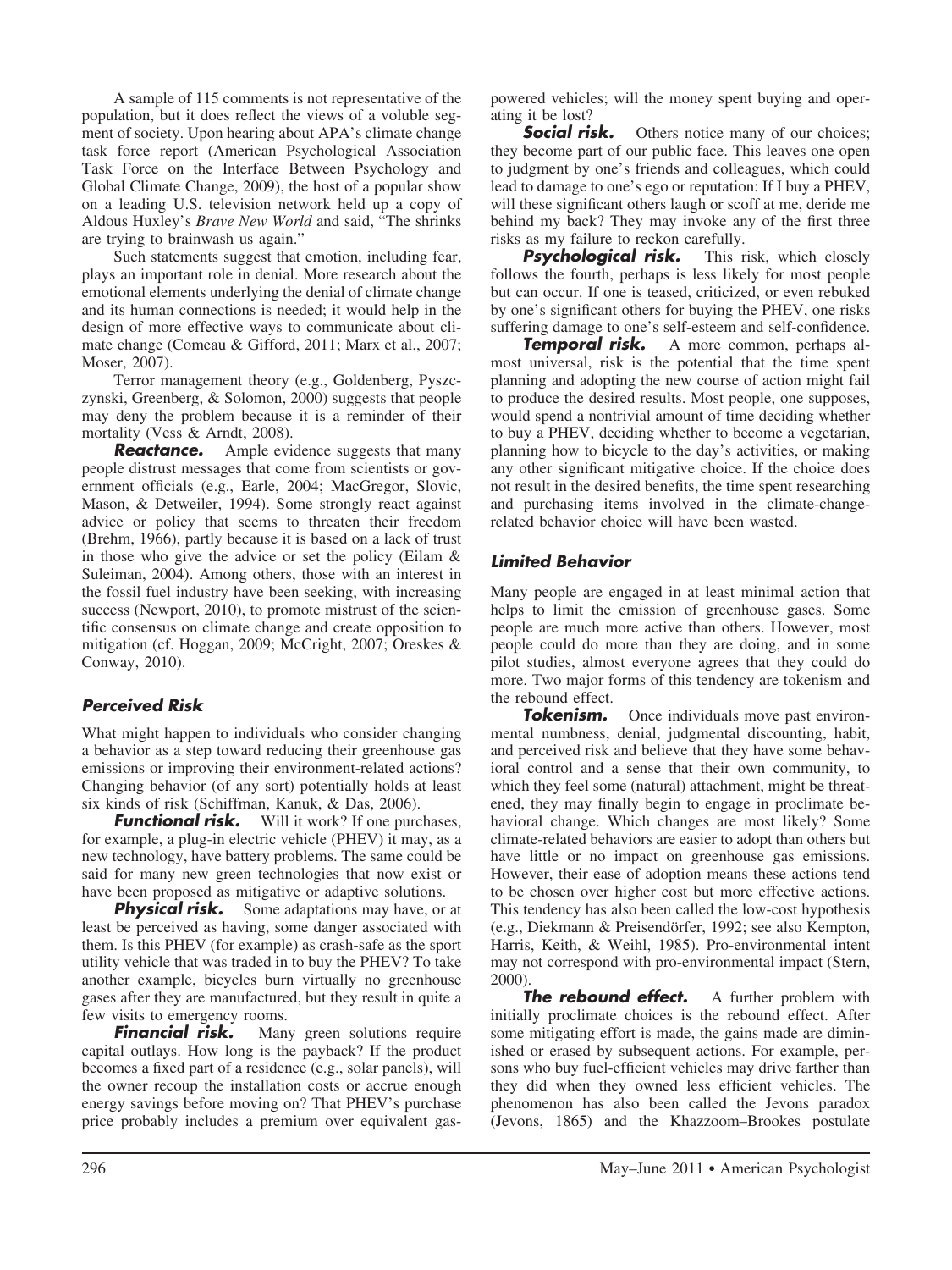(Brookes, 1990; Khazzoom, 1980). The rebound effect was demonstrated in a recent resource dilemma study in which participants who had been warned about the decline of the resource restricted their harvests for a few seasons but then returned to prewarning levels soon after (Joireman, Posey, Truelove, & Parks, 2009).

### **Toward a Taxonomy of the Psychological Barriers to Behavior Change**

#### *Existing Models*

The foregoing set of barriers cries out for organization. No such taxonomy or research model has been developed specifically for climate-related constructs, although some very tentative starts have been made (Gifford, 2008; Kollmuss & Agyeman, 2002; Lorenzoni et al., 2007). In terms of formal models, the closest ones were developed for other purposes, although they can be used for climate change research. The most widely known of these models are the theory of planned behavior (TPB; Ajzen, 1991) and the value-belief-norm (VBN) model (Stern, 2000). The basic TPB model includes subjective norms and perceived behavioral control and has been widely used in health and safety research as well as in environmental research (e.g., Bamberg & Schmidt, 2003), but researchers have shown that its predictive ability can be improved by extending it in various ways (e.g., Conner & Armitage, 1998; de Groot & Steg, 2007; Haustein & Hunecke, 2007; Heath & Gifford, 2006; Kaiser, 2006). However, even extended versions of it do not include many of the other barriers described earlier.

Stern's (2000) VBN model begins with one's values. The more biospheric and altruistic, and the less egoistic, one's general values are, the more one should believe the main tenets of the New Ecological Paradigm, a worldview that envisions the planet as a delicate, threatened, and interconnected system, which leads to the belief that acts that harm the environment have adverse consequences. However, according to the VBN model, people will still not act in a pro-environmental way if they do not also believe that they are able to reduce those consequences. If all this is in place, a person should then have a sense of obligation and develop the norm to engage in any of four kinds of pro-environmental actions: environmental activism, public nonactivist behaviors, private behaviors, and actions within an organization. VBN theory has also received empirical support; it does a good job of accounting for nonactivist environmental behaviors (e.g., Steg, Dreijerink, & Abrahamse, 2005).

Four other models for behavior change have received less attention but deserve mention. Geller's (1992) DO-RITE model eschews attitudes, values, and other mental constructs in favor of a focus on observable behavior and intervention, as follows: Define (D) the target behavior to be changed; observe (O) the target behavior; record (R) the rate of occurrence of the behavior; intervene (I) with a program that changes the consequences of engaging in that behavior; test (T) the impact of the program by comparing the frequency of the behavior before and after the program; and evaluate (E) the program. Grob's (1995) model focuses on values, awareness, emotions, and perceived control. Pelletier et al.'s (1999) model centers on global helplessness, which they suggested arises from individuals' beliefs that they lack effective strategies to solve the problem, sufficient capacity to solve the problem, or the ability to sustain sufficient effort to solve the problem. Frantz and Mayer (2009) adapted Latané and Darley's (1970) fivestage bystander intervention model, which includes awareness of the problem, viewing the situation as an emergency, feeling responsible, knowing what to do, and acting.

#### *Parsimony Versus Comprehensiveness*

As a family of seven genera incorporating 29 species, the dragons of inaction implicitly raise the question of whether the existing models are too simple. Parsimony is a cardinal virtue, but might the existing models sacrifice important elements in the pursuit of this virtue? If the pursuit of greater understanding and its practical manifestation, predictive power, are also virtues, then more members of the dragon family should have a place in models and theories of proclimate behavior. Table 1's preliminary taxonomy, a more inclusive set of barriers to change, should be heuristic to researchers, offer suggestions to model makers, and be thought-provoking for policymakers.

These dragons in Table 1 are not solitary creatures. They certainly interact. Indeed, their "DNA" undoubtedly is shared in some cases. Social comparison probably is related to social risk. Mistrust must often underlie denial. Technosalvation might well presuppose perceived program inadequacy. Perceived inequity probably is associated with reactance. However, related constructs are not necessarily redundant constructs. My colleagues and I have begun to sort out the connections and interactions in this family (Gifford, Iglesias, & Casler, 2009); once their empirical interrelations are better known, they should significantly improve the understanding and prediction of pro- and anticlimate behavior. In turn, this increased understanding should lead to the promotion of positive climate actions.

#### *Motivation and Emotion*

Although specific forms of motivation have been identified and motivation is obviously an important human dimension (e.g., Deci & Ryan, 2000; Goldenberg et al., 2000), the present assumption is that the barriers, collectively, lead to a general amotivation to act in climate-friendly ways and that their removal would increase the motivation to act. Emotions, in the present formulation, are viewed as integral aspects of some barriers: Fear presumably is part of perceived risk, for example, and anger presumably is part of reactance, perceived equity, and justice.

On the other hand, emotion does not seem to be a central aspect of many other barriers, such as habit, tokenism, discounting, ignorance, or the rebound effect. Some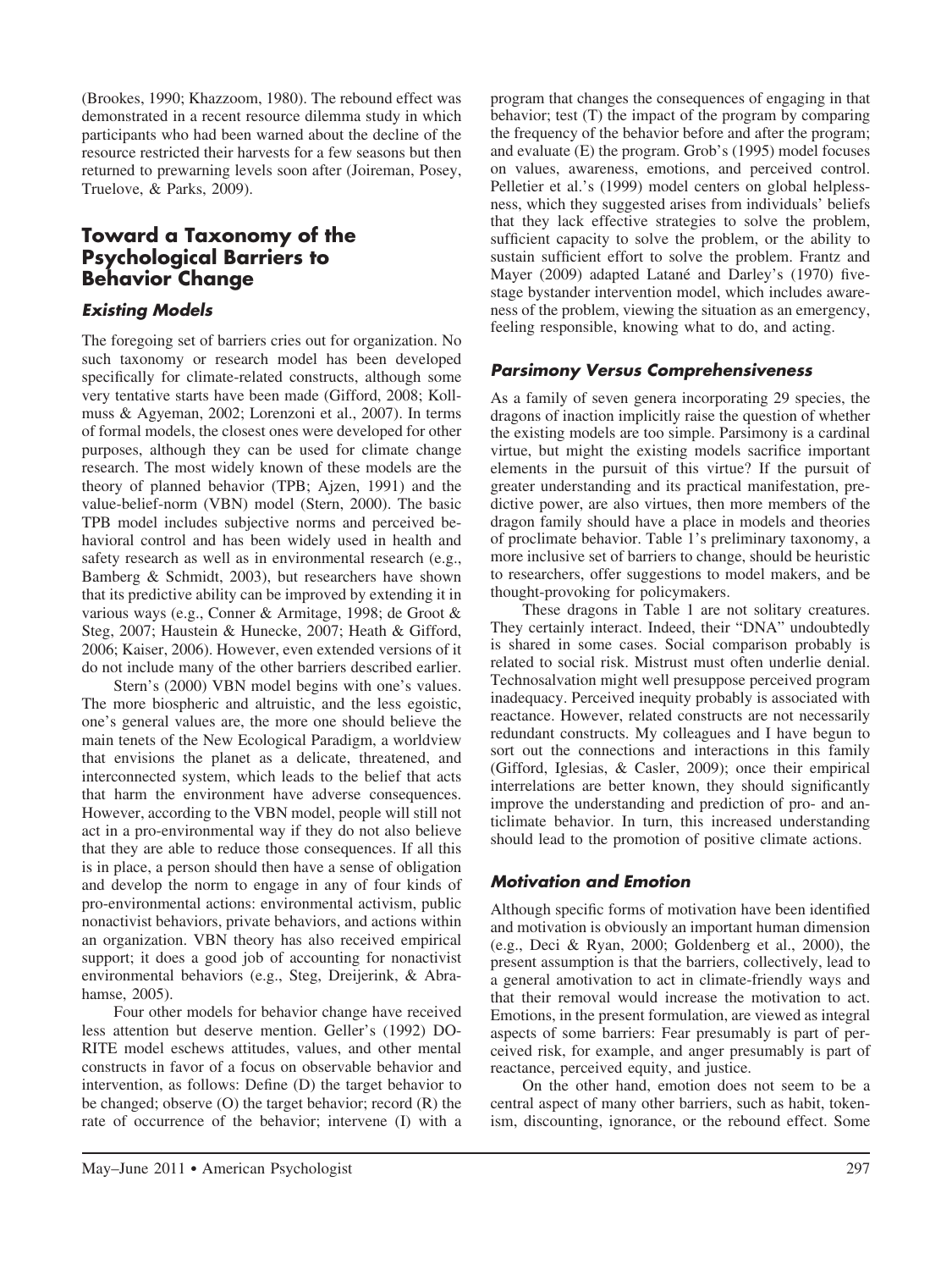evidence suggests that even though cognitive systems are engaged about climate change, affective systems are not (Weber, 2006), although they are sometimes predictive (Grob, 1995). Other evidence suggests that affect is important only when one's attitude toward a pro-environmental behavior is weak (Smith, Haugtvedt, & Petty, 1994). Thus, in sum, motivation seems to be either everywhere or nowhere, and emotion may be less important for most barriers but important if one's attitude toward climate change is not strong.

## **Conclusion**

Certain key structural barriers stand in the way of behavioral changes that would help limit climate change, but many psychological barriers remain for individuals who do not face stiff structural barriers. Many people already are taking action in response to the challenges from climate change, but many others are hindered by one or more of these barriers to action. The structural barriers should be removed by such forces as legislation and urban renewal, but this action is not likely to be sufficient. Psychologists and other social scientists have an important role to play if the many psychological barriers are to be overcome (e.g., Gifford, 2007b, 2008; Spence, Pidgeon, & Uzzell, 2009; Vlek, 2000).

Research and practice are needed to examine each barrier more closely in the context of climate change. Some suggested starting points follow. First, good theory informs and directs scientific progress; the taxonomy proposed here should be examined and improved if necessary. Some dragons may be missing, and empirical studies may well find significant links or overlap between them. Second, the extent of barriers faced by individuals in different groups and contexts should be examined. Presumably, different population and cultural segments experience different barriers and therefore will respond differently to different kinds of messages, policies, and interventions; clarifying these differences will increase the effectiveness of mitigation efforts. Third, one might expect that facing multiple barriers cumulates to increase an individual's amotivation to act; this proposition could be tested. Fourth, denial remains a particularly troubling barrier for social and climate scientists because behavior change cannot occur as long as the problem is not seen as a problem. Fifth, more research is needed to better understand how individuals can overcome these barriers. For instance, scientific integrity demands confidence intervals, but confidence intervals invite inaction by many community members. Sixth, look for opportunities to promote social networks to spread the adoption of mitigative and adaptive technology choices (cf. Rogers, 1983).

Psychologists are a resourceful and optimistic lot. The dragons of inaction can be beaten back, if not slain. Five essential strategies can help overcome the barriers described in this article:

● Analyze specific barriers at the behavioral level. Define very specifically the behavior that is holding individuals back from more climate-friendly choices in transportation, food, energy, and other carbon-reliant aspects of our lives, then observe and record it, intervene, test the intervention's impact, and evaluate the program (Geller, 1986, 1992). At the societal level, Skinner (1987, p. 7) implicitly advocated wresting control of the "reinforcers of daily life" from governments, religions, and capitalistic systems as long as the immediate "contingencies of selection" are in conflict with the long-term welfare of the species.

- After creating better measures of the carbon cost associated with various behavior choices (in cooperation with other scientists), create better ways to feed information back to consumers and citizens, using best-practice human factors design in the machines we use (Abrahamse, Steg, Vlek, & Rothengatter, 2007).
- Improve understanding of the bases for public support of, and opposition to, policies and technologies for limiting climate change, which should include optimizing messaging strategies in general and for particular population segments and testing the diffusion of innovation and social network processes (e.g., Maibach, Roser-Renouf, & Leiserowitz, 2008; Moser & Dilling, 2004). For example, in a telephone survey experiment of 1,000 Ontario residents, empowering messages were found to produce more intended proclimate action than were sacrifice messages (Comeau & Gifford, 2011).
- Design and conduct more intervention studies aimed at important carbon-related behavior choices, such as travel mode choice and energy use (e.g., Steg & Vlek, 2009).
- Work closely with other disciplines, with government agencies, and with technical experts; climate change cannot be accomplished by any one of these groups no matter how well they do their own job (e.g., Schoot Uiterkamp & Vlek, 2007).

As in other behavior domains that were strongly resistant to behavior change, such as smoking and the use of safety belts, the dragons of inaction can be overcome, although the effort will take time and will never be complete. However, through a combination of appropriately targeted messages, effective leadership, improved technical knowledge, equitable policies, enabling infrastructure, the development of norms, the setting of reasonable goals, in-your-face feedback, the spreading of social norms through social networks, and appropriate personal rewards, it will be done. These steps must be taken expeditiously; we may not have the four or five decades that it has taken to get most people to stop smoking and wear a safety belt to ease our profligate spewing of greenhouse gases, manage the blow it will already have caused, and prevent even stronger blows.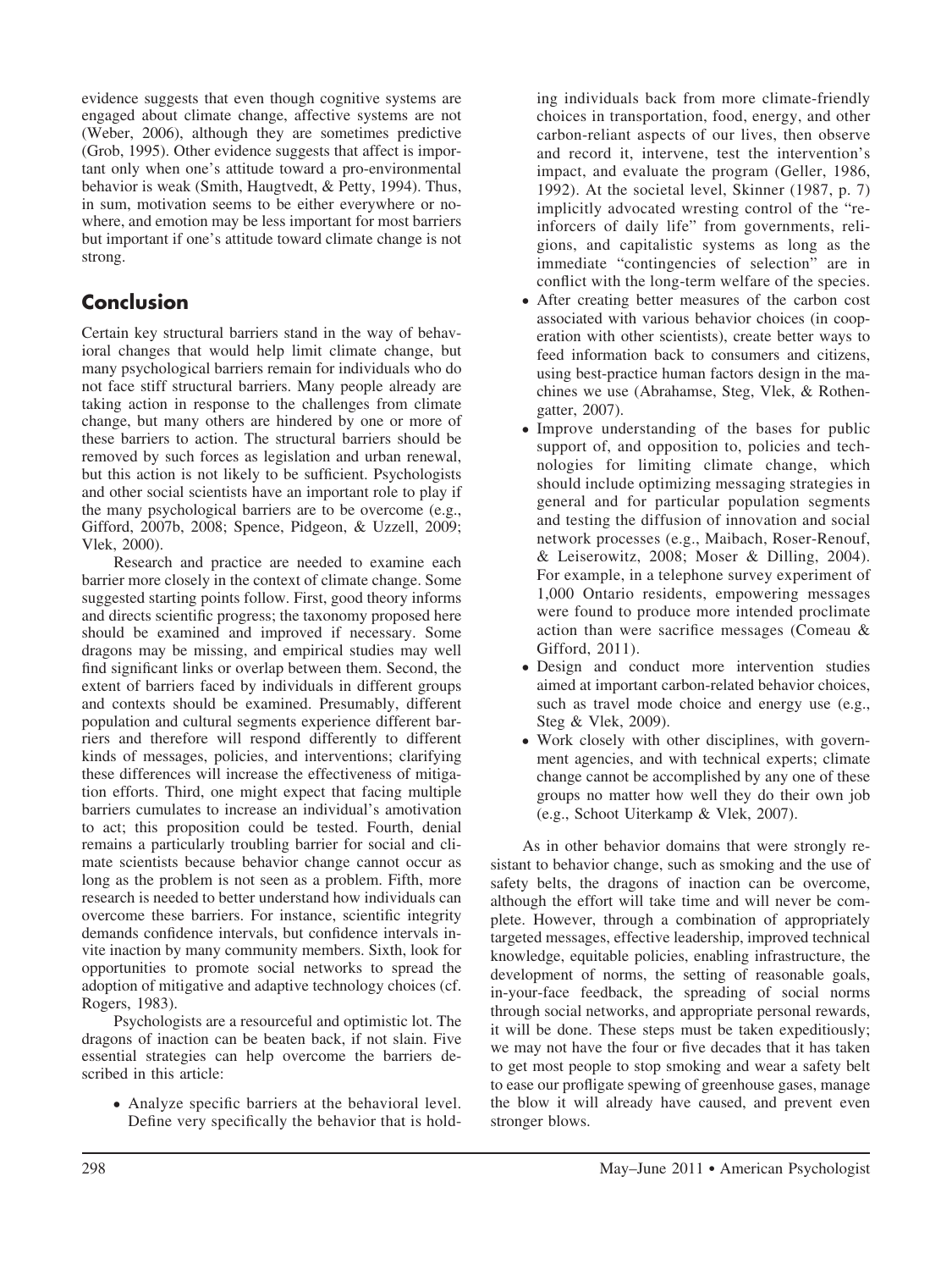#### **REFERENCES**

- Abrahamse, W., Steg, L., Vlek, C., & Rothengatter, T. (2007). The effect of tailored information, goal setting, and tailored feedback on household energy use, energy-related behaviors, and behavioral antecedents. *Journal of Environmental Psychology, 27,* 265–276. doi:10.1016/j .jenvp.2007.08.002
- Ajzen, I. (1991). The theory of planned behavior. *Organizational Behavior and Human Decision Processes, 50,* 179–211. doi:10.1016/0749- 5978(91)90020-T
- Ajzen, I. (2002). Perceived behavioral control, self-efficacy, locus of control, and the theory of planned behavior. *Journal of Applied Social Psychology, 32,* 665–683. doi:10.1111/j.1559-1816.2002.tb00236.x
- American Psychological Association Task Force on the Interface Between Psychology and Global Climate Change. (2009). *Psychology and global climate change: Addressing a multi-faceted phenomenon and set of challenges.* Retrieved from http://www.apa.org/science/about/ publications/climate-change.aspx
- Aquino, K., Steisel, V., & Kay, A. (1992). The effects of resource distribution, voice, and decision framing on the provision of public goods. *Journal of Conflict Resolution, 36,* 665–687. doi:10.1177/ 0022002792036004003
- Arkes, H., & Hutzel, L. (2000). The role of probability of success estimates in the sunk cost effect. *Journal of Behavioral Decision Making, 13,* 295–306. doi:10.1002/1099-0771(200007/09)13:3::AID-BDM3533.0.CO;2-6
- Bamberg, S., Ajzen, I., & Schmidt, P. (2003). Choice of travel mode in the theory of planned behavior: The roles of past behavior, habit and reasoned action. *Basic and Applied Social Psychology, 25,* 175–187. doi:10.1207/S15324834BASP2503\_01
- Bamberg, S., & Schmidt, P. (2003). Incentives, morality, or habit? Predicting students' car use for university routes with the models of Ajzen, Schwartz, and Triandis. *Environment and Behavior, 35,* 264–285. doi:10.1177/0013916502250134
- Belch, G. E. (1982). The effects of television commercial repetition on cognitive response and message acceptance. *Journal of Consumer Research, 9,* 56–65.
- Biel, A., & Thogersen, J. (2007). Activation of social norms in social dilemmas: A review of the evidence and reflections on the implications for environmental behavior. *Journal of Economic Psychology, 28,* 93–112. doi:10.1016/j.joep.2006.03.003
- Bord, R., O'Connor, R. E., & Fisher, A. (2000). In what sense does the public need to understand global climate change? *Public Understanding of Science, 9,* 205–218. doi:10.1088/0963-6625/9/3/301
- Brann, P., & Foddy, M. (1987). Trust and the consumption of a deteriorating common resource. *Journal of Conflict Resolution, 31,* 615–630. doi:10.1177/0022002787031004004
- Brehm, J. W. (1966). *A theory of psychological reactance.* New York, NY: Academic Press.
- Brookes, L. (1990). The greenhouse effect: The fallacies in the energy efficiency solution. *Energy Policy, 18,* 199–201. doi:10.1016/0301- 4215(90)90145-T
- Budescu, D. V., Broomell, S., & Por, H.-H. (2009). Improving communication of uncertainty in the reports of the Intergovernmental Panel on Climate Change. *Psychological Science, 20,* 299–308. doi:10.1111/ j.1467-9280.2009.02284.x
- Burke, M. C., & Edell, J. A. (1986). Ad reactions over time: Capturing changes over time. *Journal of Consumer Research, 13,* 114–118.
- Carrus, G., Passafaro, P., & Bonnes, M. (2008). Emotions, habits and rational choices in ecological behaviours: The case of recycling and use of public transportation. *Journal of Environmental Psychology, 28,* 51–62. doi:10.1016/j.jenvp.2007.09.003
- Cialdini, R. B. (2003). Crafting normative messages to protect the environment. *Current Directions in Psychological Science, 12*(4), 105–109. doi:10.1111/1467-8721.01242
- Clayton, S. (2003). Environmental identity: A conceptual and an operational definition. In S. Clayton & S. Opotow (Eds.), *Identity and the natural environment: The psychological significance of nature* (pp. 45–65). Cambridge, MA: MIT Press.
- Comeau, L., & Gifford, R. (2011). *Climate change: Message framing and perceived competence to act.* Manuscript submitted for publication.
- Conner, M., & Armitage, C. (1998). Extending the theory of planned

behavior: A review and avenues for further research. *Journal of Applied Social Psychology, 28,* 1429–1464. doi:10.1111/j.1559-1816.1998 .tb01685.x

- Cunha, M., Jr., & Caldieraro, F. (2009). Sunk-cost effects on purely behavioral investments. *Cognitive Science: A Multidisciplinary Journal, 33,* 105–113. doi:10.1111/j.1551-6709.2008.01005.x
- Deci, E. L., & Ryan, R. M. (2000). The "what" and "why" of goal pursuits: Human needs and the self-determination of behavior. *Psychological Inquiry, 11,* 227–268. doi:10.1207/S15327965PLI1104\_01
- de Groot, J., & Steg, L. (2007). General beliefs and the theory of planned behavior: The role of environmental concerns in the TPB. *Journal of Applied Social Psychology, 37,* 1817–1836. doi:10.1111/j.1559- 1816.2007.00239.x
- de Kwaadsteniet, E. W. (2007). *Uncertainty in social dilemmas.* Unpublished doctoral dissertation, Leiden University, The Netherlands.
- Diekmann, A., & Preisendörfer, P. (1992). Personliches umweltverhalten: Diskrepanzen zwischen anspruch und wirklichkeit [Personal environmental issues: Discrepancy between expectations and reality]. *Kölner Zeitschrift Fu¨r Soziologie Und Sozialpsychologie, 44,* 226–251.
- Dietz, T., Dan, A., & Shwom, R. (2007). Support for climate change policy: Social psychological and social structural influences. *Rural Sociology, 72,* 185–214. doi:10.1526/003601107781170026
- Dietz, T., Gardner, G. T., Gilligan, J., Stern, P. C., & Vandenbergh, M. P. (2009). Household actions can provide a behavioral wedge to rapidly reduce US carbon emissions. *Proceedings of the National Academy of Sciences, USA, 106,* 18452–18456. doi:10.1073/pnas.0908738106
- Dunlap, R. E., & McCright, A. M. (2008, September/October). A widening gap: Republican and Democratic views on climate change. *Environment,* pp. 26–35.
- Dunlap, R. E., Van Liere, K. D., Mertig, A. G., & Jones, R. E. (2000). Measuring endorsement of the new ecological paradigm: A revised NEP scale. *Journal of Social Issues, 56,* 425–442. doi:10.1111/0022- 4537.00176
- Earle, T. C. (2004). Thinking aloud about trust: A protocol analysis of trust in risk management. *Risk Analysis, 24,* 169–183. doi:10.1111/ j.0272-4332.2004.00420.x
- Eilam, O., & Suleiman, R. (2004). Cooperative, pure, and selfish trusting: Their distinctive effects on the reaction of trust recipients. *European Journal of Social Psychology, 34,* 729–738. doi:10.1002/ejsp.227
- Eriksson, L., Garvill, J., & Nordlund, A. M. (2008). Interrupting habitual car use: The importance of car habit strength and moral motivation for personal car use reduction. *Transportation Research Part F: Traffic Psychology and Behavior, 11,* 10–23. doi:10.1016/j.trf.2007.05.004
- Festinger, L. (1954). A theory of social comparison processes. *Human Relations, 7,* 117–140. doi:10.1177/001872675400700202
- Feygina, I., Jost, J. T., & Goldsmith, R. E. (2010). System justification, the denial of global warming, and the possibility of "system-sanctioned change." *Personality and Social Psychology Bulletin, 36,* 326–338. doi:10.1177/0146167209351435
- Foddy, M., & Dawes, R. M. (2008). Group-based trust in social dilemmas. In A. Biel, D. Eek, T. Gärling, & M. Gustaffson (Eds.), *New issues and paradigms in research in social dilemma* (pp. 57–71). New York, NY: Springer.
- Frantz, C., & Mayer, S. (2009). The emergency of climate change: Why are we failing to take action? *Analyses of Social Issues and Public Policy, 9,* 205–222. doi:10.1111/j.1530-2415.2009.01180.x
- Fujii, S., & Gärling, T. (2003). Development of script-based travel mode choice after forced change. *Transportation Research Part F: Traffic Psychology and Behavior, 6,* 117–124. doi:10.1016/S1369-8478(03) 00019-6
- Gardner, G. T., & Stern, P. C. (2008, September/October). The short list: The most effective actions U.S. households can take to curb climate change. *Environment,* pp. 12–25. doi:10.3200/ENVT.50.5.12-25
- Gattig, A., & Hendrickx, L. (2007). Judgmental discounting and environmental risk perception: Dimensional similarities, domain differences, and implications for sustainability. *Journal of Social Issues, 63,* 21–39.
- Geller, E. S. (1986). Prevention of environmental problems. In B. A. Edelstein & L. Michelson (Eds.), *Handbook of prevention* (pp. 361– 383). New York, NY: Plenum.
- Geller, E. S. (1992). Solving environmental problems: A behavior change perspective. In S. Staub & P. Green (Eds.), *Psychology and social*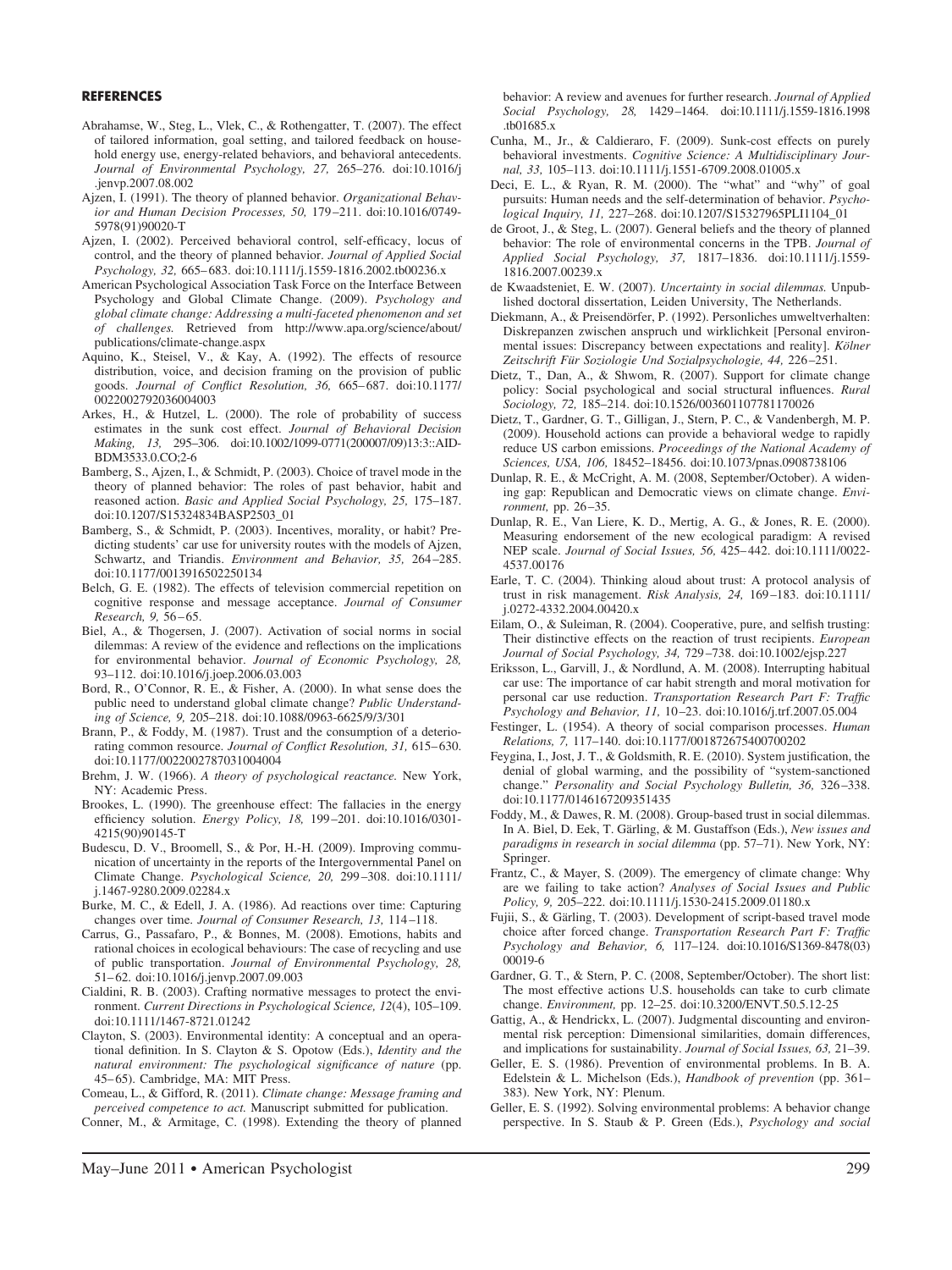*responsibility: Facing global challenges* (pp. 248–268)*.* New York, NY: New York University Press.

- Gifford, R. (1976). Environmental numbness in the classroom. *Journal of Experimental Education, 44*(3), 4–7.
- Gifford, R. (2007a). *Environmental psychology: Principles and practice* (4th ed.). Colville, WA: Optimal Books.
- Gifford, R. (2007b). Environmental psychology and sustainable development: Expansion, maturation, and challenges. *Journal of Social Issues, 63,* 199–212. doi:10.1111/j.1540-4560.2007.00503.x
- Gifford, R. (2008). Psychology's essential role in alleviating the impacts of climate change. *Canadian Psychology, 49,* 273–280. doi:10.1037/ a0013234
- Gifford, R., Iglesias, F., & Casler, J. (2009, June). *Psychological barriers to pro-environmental behavior: The development of a scale.* Paper presented at the annual meeting of the Canadian Psychological Association, Montreal, Quebec, Canada.
- Gifford, R., Scannell, L., Kormos, C., Smolova, L., Biel, A., Boncu, S., . . . Uzzell, D. (2009). Temporal pessimism and spatial optimism in environmental assessments: An 18-nation study. *Journal of Environmental Psychology, 29,* 1–12. doi:10.1016/j.jenvp.2008.06.001
- Goldenberg, J. L., Pyszczynski, T., Greenberg, J., & Solomon, S. (2000). Fleeing the body: A terror management perspective on the problem of human corporeality. *Personality and Social Psychology Review, 4,* 200–218. doi:10.1207/S15327957PSPR0403\_1
- Goleman, D. (2009). *Ecological intelligence: How knowing the hidden impacts of what we buy can change everything.* New York, NY: Crown.
- Grob, A. (1995). A structural model of environmental attitudes and behaviour. *Journal of Environmental Psychology, 15,* 209–220. doi: 10.1016/0272-4944(95)90004-7
- Hardin, G. (1968, December 13). The tragedy of the commons. *Science, 162,* 1234–1248. doi:10.1126/science.162.3859.1243
- Hatfield, J., & Job, R. F. S. (2001). Optimism bias about environmental degradation: The role of the range of impact of precautions. *Journal of Environmental Psychology, 21,* 17–30. doi:10.1006/jevp.2000.0190
- Haustein, S., & Hunecke, M. (2007). Reduced use of environmentally friendly modes of transportation caused by perceived mobility necessities: An extension of the theory of planned behavior. *Journal of Applied Social Psychology, 37,* 1856–1883. doi:10.1111/j.1559- 1816.2007.00241.x
- Heath, Y., & Gifford, R. (2002). Extending the theory of planned behavior: Predicting the use of public transportation. *Journal of Applied Social Psychology, 32,* 2154–2189. doi:10.1111/j.1559-1816.2002 .tb02068.x
- Heath, Y., & Gifford, R. (2006). Free-market ideology and environmental degradation: The case of belief in global climate change. *Environment and Behavior, 38*(1), 48–71. doi:10.1177/0013916505277998
- Hendrickx, L. S., & Nicolaij, S. (2004). Temporal discounting and environmental risks: The role of ethical and loss-related concerns. *Journal of Environmental Psychology, 24,* 409–422. doi:10.1016/j.jenvp .2004.12.001
- Hine, D. W., & Gifford, R. (1996). Individual restraint and group efficiency in commons dilemmas: The effects of two types of environmental uncertainty. *Journal of Applied Social Psychology, 26,* 993–1009. doi:10.1111/j.1559-1816.1996.tb01121.x
- Hobson, K. (2003). Thinking habits into action: The role of knowledge and process in questioning household consumption practices. *Local Environment, 8*(1), 95–112. doi:10.1080/135498303200041359
- Hoggan, J. (with Littlemore, R.). (2009). *Climate cover-up: The crusade to deny global warming.* Vancouver, British Columbia, Canada: Greystone Books.
- Huebner, R. B., & Lipsey, M. W. (1981). The relationship of three measures of locus of control to environmental activism. *Basic and Applied Social Psychology, 2,* 45–58.
- Institution of Mechanical Engineers. (2009). *Geoengineering: Giving us the time to act?* London, England: Author. Retrieved from http:// www.imeche.org/Libraries/Key\_Themes/IMechEGeoengineeringReport .sflb.ashx
- Intergovernmental Panel on Climate Change. (2007). Summary for policymakers. In *Climate change 2007: The physical science basis. Contribution of Working Group I to the Fourth Assessment Report of the Intergovernmental Panel on Climate Change* (S. Solomon, D. Qin, M. Manning, Z. Chen, M. Marquis, K. B. Averyt, M. Tignor, & H. L.

Miller, Eds.) (pp. 1–18). New York, NY: Cambridge University Press. Retrieved from http://www.ipcc.ch/pdf/assessment-report/ar4/wg1/ ar4-wg1-spm.pdf

James, W. (1890). *Principles of psychology.* New York, NY: Henry Holt.

- Jayson, S. (2009, March 20). Psychologists determine what it means to think "green." *USA Today.* Retrieved from http://www.usatoday.com/ news/nation/environment/2008–08-13-green-psychology\_N.htm
- Jevons, W. S. (1865). On the variation of prices and the value of the currency since 1782. *Journal of the Statistical Society of London, 28*(2), 294–320.
- Joireman, J., Posey, D. C., Truelove, H. B., & Parks, C. D. (2009). The environmentalist who cried drought: Reactions to repeated warnings about depleting resources under conditions of uncertainty. *Journal of Environmental Psychology, 29,* 181–192. doi:10.1016/j.jenvp.2008 .10.003
- Kaiser, F. G. (2006). A moral extension of the theory of planned behavior: Norms and anticipated feelings of regret in conservationism. *Personality and Individual Differences, 41,* 71–81. doi:10.1016/j.paid.2005 .11.028
- Kaiser, F. G., & Gutscher, H. (2003). The proposition of a general version of the theory of planned behavior: Predicting ecological behavior. *Journal of Applied Social Psychology, 33,* 586–603. doi:10.1111/ j.1559-1816.2003.tb01914.x
- Kempton, W., Harris, C. K., Keith, J. G., & Weihl, J. S. (1985). Do consumers know "what works" in energy conservation? *Marriage and Family Review, 9,* 115–133. doi:10.1300/J002v09n01\_07
- Kerr, N. L. (1983). Motivation losses in small groups: A social dilemma analysis. *Journal of Personality and Social Psychology, 45,* 819–828. doi:10.1037/0022-3514.45.4.819
- Khazzoom, D. J. (1980). Economic implications of mandated efficiency standards for household appliances. *The Energy Journal, 1,* 21–40.
- Knox, R. E., & Inkster, J. A. (1968). Postdecision dissonance at post time. *Journal of Personality and Social Psychology, 8,* 319–323. doi: 10.1037/h0025528
- Kollmuss, A., & Agyeman, J. (2002). Mind the gap: Why do people act environmentally and what are the barriers to pro-environmental behavior? *Environmental Education Research, 8*(3), 239–260. doi:10.1080/ 13504620220145401
- Latané, B., & Darley, J. M. (1970). *The unresponsive bystander: Why doesn't he help?* New York, NY: Appleton-Century-Crofts.
- Leahy, R. L. (2009). Sunk costs: Backward-looking decisions. *The Behavior Therapist, 37,* 137–139.
- Leiserowitz, A. A., Kates, R. W., & Parris, T. M. (2005, November). Do global attitudes and behaviors support sustainable development? *Environment,* pp. 22–38.
- Lindenberg, S., & Steg, L. (2007). Normative, gain and hedonic goal frames guiding environmental behavior. *Journal of Social Issues, 63*(1), 117–137. doi:10.1111/j.1540-4560.2007.00499.x
- Lorenzoni, I., Nicholson-Cole, S., & Whitmarsh, L. (2007). Barriers perceived to engaging with climate change among the UK public and their policy implications. *Global Environmental Change, 17,* 445–459.
- MacGregor, D., Slovic, P., Mason, R. G., & Detweiler, J. (1994). Perceived risks of radioactive waste transport through Oregon: Results of a statewide survey. *Risk Analysis, 14,* 5–14. doi:10.1111/j.1539- 6924.1994.tb00022.x
- Maibach, E. W., Roser-Renouf, C., & Leiserowitz, A. (2008). Communication and marketing as climate change–intervention assets: A public health perspective. *American Journal of Preventative Medicine, 35,* 488–500. doi:10.1016/j.amepre.2008.08.016
- Maio, G. R., Verplanken, B., Manstead, A. S. R., Stroebe, W., Abraham, C., Sheeran, P., & Conner, M. (2007). Social psychological factors in lifestyle change and their relevance to social policy. *Social Issues and Policy Review, 1,* 99–137. doi:10.1111/j.1751-2409.2007.00005.x
- Marx, S. M., Weber, E. U., Orlove, B. S., Leiserowitz, A., Krantz, D. H., & Roncoli, C. (2007). Communication and mental processes: Experiential and analytic processing of uncertain climate information. *Global Environmental Change, 17,* 47–58. doi:10.1016/j.gloenvcha.2006 .10.004
- Matthies, E., Klöckner, C. A., & Preißner, C. L. (2006). Applying a modified moral decision making model to change habitual car use: How can commitment be effective? *Applied Psychology: An International Review, 55*(1), 91–106. doi:10.1111/j.1464-0597.2006.00237.x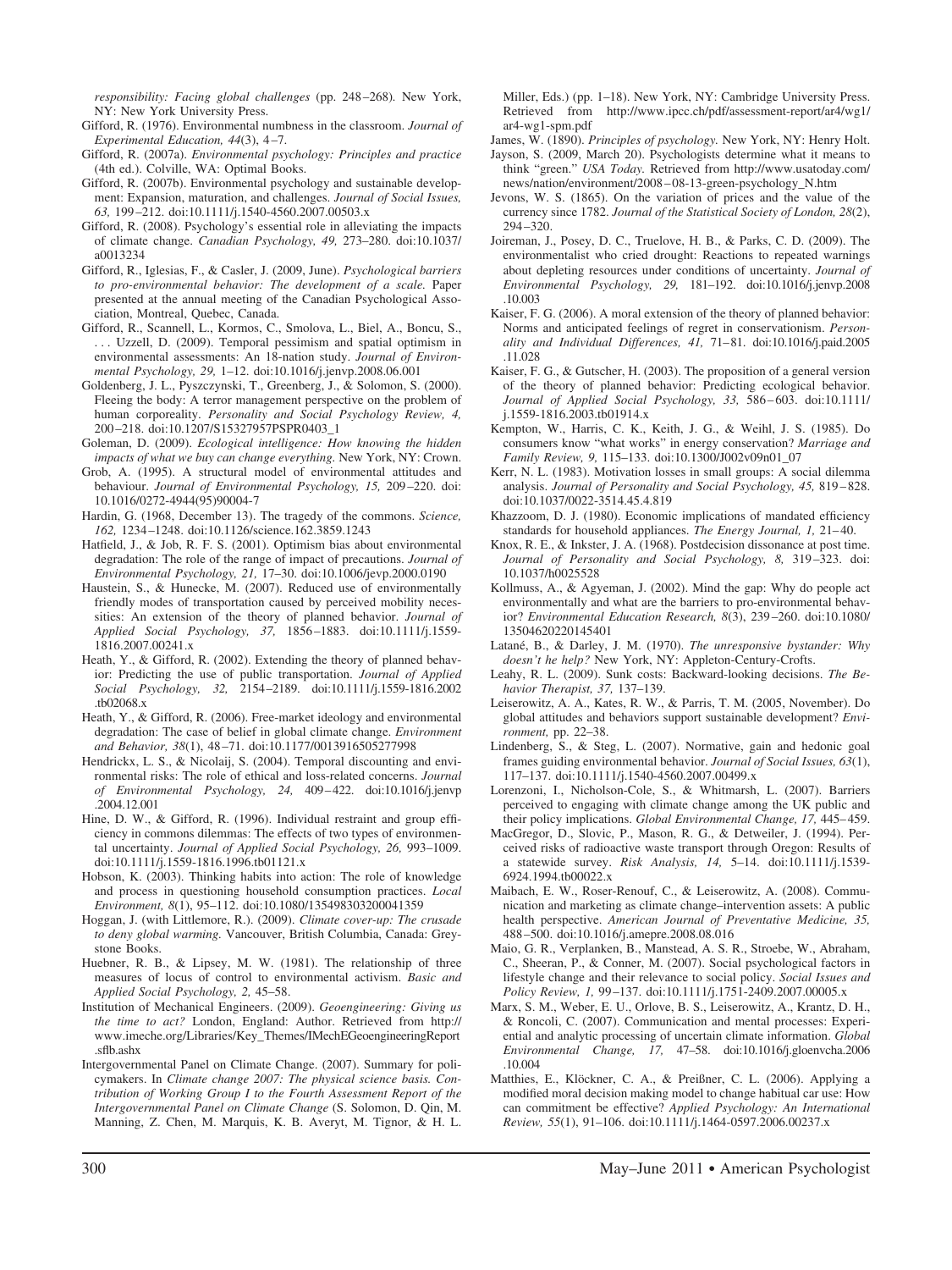- McCright, A. M. (2007). Dealing with climate contrarians. In S. C. Moser & L. Dilling (Eds.), *Creating a climate for change: Communicating climate change and facilitating social change* (pp. 200–212). New York, NY: Cambridge University Press.
- McCright, A. M. (2009). The social bases of climate change concern, knowledge, and policy support in the U.S. general public. *Hofstra Law Review, 37,* 1017–1047.
- McCright, A. M., & Dunlap, R. E. (2010). Anti-reflexivity: The American conservative movement's success in undermining climate science and policy. *Theory, Culture, and Society, 27,* 100–133. doi:10.1177/ 0263276409356001
- McGregor, S. L. T. (2008). Conceptualizing immoral and unethical consumption using neutralization theory. *Family and Consumer Sciences Research Journal, 36,* 261–276. doi:10.1177/1077727X07312190
- Mortreux, C., & Barnett, J. (2009). Climate change, migration, and adaptation in Funafuti, Tuvalu. *Global Environmental Change, 19,* 105–112. doi:10.1016/j.gloenvcha.2008.09.006
- Moser, S. C. (2007). More bad news: The risk of neglecting emotional responses to climate change information. In S. C. Moser & L. Dilling (Eds.), *Creating a climate for change.* New York, NY: Cambridge University Press.
- Moser, S. C., & Dilling, L. (2004, December). Making climate hot: Communicating the urgency and challenge of global climate change. *Environment,* pp. 32–46.
- Musson, C. (1974). Local attitudes to population growth in South Buckinghamshire. In H. B. Perry (Ed.), *Population and its problems: A plain man's guide* (pp. 392–393). Oxford, England: Clarendon Press.
- Nevin, J. A., Mandell, C., & Atak, J. R. (1983). The analysis of behavioral momentum. *Journal of the Experimental Analysis of Behavior, 39,* 49–59. doi:10.1901/jeab.1983.39-49
- Newport, F. (2010). *Americans' global warming concerns continue to drop*. Retrieved from Gallup website: http://www.gallup.com/poll/ 126560/Americans-Global-Warming-Concerns-Continue-Drop.aspx
- Nilsson, A., von Borgstede, C., & Biel, A. (2004). Willingness to accept climate change strategies: The effect of values and norms. *Journal of Environmental Psychology, 24,* 267–277. doi:10.1016/j.jenvp.2004 .06.002
- Nordlund, A. M., & Garvill, J. (2002). Value structures behind proenvironmental behavior. *Environment and Behavior, 34,* 740–756. doi: 10.1177/001391602237244
- Norgaard, K. M. (2006). "We don't really want to know": Environmental justice and socially organized denial of global warming in Norway. *Organization & Environment, 19,* 347–370. doi:10.1177/ 1086026606292571
- O'Connor, R. E., Bord, R. J., & Fisher, A. (1998). Rating threat mitigators: Faith in experts, governments and individuals themselves to create a safer world. *Risk Analysis, 18,* 547–556. doi/10.1111/j.1539- 6924.1998.tb00368.x
- O'Connor, R. E., Bord, R. J., & Fisher, A. (1999). Risk perceptions, general environmental beliefs, and willingness to address climate change. *Risk Analysis, 19,* 461–471. doi:10.1023/A:1007004813446
- O'Connor, R. E., Bord, R. J., Yarnal, B., & Wiefek, N. (2002). Who wants to reduce greenhouse gas emissions? *Social Science Quarterly, 83,* 1–17. doi:10.1111/1540-6237.00067
- Olson, M. L., Jr. (1965). *The logic of collective action: Public goods and the theory of groups.* Cambridge, MA: Harvard University Press.
- Oreskes, N., & Conway, E. M. (2010). *Merchants of doubt: How a handful of scientists obscured the truth on issues from tobacco smoke to global warming.* New York, NY: Bloomsbury Press.
- Ornstein, R., & Ehrlich, P. (1989). *New world, new mind: Moving toward conscious evolution.* New York, NY: Touchstone.
- Ouellette, J. A., & Wood, W. (1998). Habit and intention in everyday life: The multiple processes by which past behavior predicts future behavior. *Psychological Bulletin, 124,* 54–74. doi:10.1037/0033-2909.124.1.54
- Pahl, S., Harris, P. R., Todd, H. A., & Rutter, D. R. (2005). Comparative optimism for environmental risks. *Journal of Environmental Psychology, 25,* 1–11. doi:10.1016/j.jenvp.2004.12.004
- Pelletier, L. G., Dion, S., Tuson, K., & Green-Demers, I. (1999). Why do people fail to adopt environmental protective behaviors? Toward a taxonomy of environmental amotivation. *Journal of Applied Social Psychology, 29,* 2481–2504. doi:10.1111/j.1559-1816.1999.tb00122.x
- Pew Research Center. (2006). *Luxury or necessity? Things we can't live*

*without: The list has grown in the past decade* (Pew Research Center Social Trends Report). Retrieved from http://pewresearch.org/assets/ social/pdf/Luxury.pdf

- Reser, J. (1980). Automobile addiction: Real or imagined? *Man–Environment Systems, 10,* 279–287.
- Rogers, E. M. (1983). *Diffusion of innovations* (3rd ed.). New York, NY: Free Press.
- Scannell, L., & Gifford, R. (2010). The relations between natural and civic place attachment and pro-environmental behavior. *Journal of Environmental Psychology, 30,* 289–297. doi:10.1016/j.jenvp.2010.01.010
- Schiffman, L. G., Kanuk, L. L., & Das, M. (2006). *Consumer behaviour.* Toronto, Ontario, Canada: Pearson Education.
- Schoot Uiterkamp, A. J. M., & Vlek, C. (2007). Practice and outcomes of multidisciplinary research for environmental sustainability. *Journal of Social Issues, 63,* 175–197. doi/10.1111/j.1540-4560.2007.00502.x
- Schultz, P. W., Nolan, J. M., Cialdini, R. B., Goldstein, N. J., & Griskevicius, V. (2007). The constructive, destructive, and reconstructive power of social norms. *Psychological Science, 18,* 429–434. doi:10.1111/ j.1467-9280.2007.01917.x
- Schwartz, S. H. (1992). Universals in the content and structure of values: Theoretical advances and empirical tests in 20 countries. *Advances in Experimental Social Psychology, 25,* 1–65. doi:10.1016/S0065- 2601(08)60281-6
- Simon, H. (1957). A behavioral model of rational choice. In H. A. Simon (Ed.), *Models of man, social and rational: Mathematical essays on rational human behavior in a social setting* (pp. 241–260). New York, NY: Wiley.
- Simon, J. L. (1981). *The ultimate resource.* Princeton, NJ: Princeton University Press.
- Skinner, B. F. (1987). *Upon further reflection.* Englewood-Cliffs, NJ: Prentice-Hall.
- Smillie, I., & Helmich, H. (Eds.). (1999). *Stakeholders: Government– NGO partnerships for international development.* London, England: Earthscan.
- Smith, S. M., Haugtvedt, C. P., & Petty, R. E. (1994). Attitudes and recycling: Does the measurement of affect enhance behavioral prediction? *Psychology & Marketing, 11,* 359–374. doi:10.1002/mar .4220110405
- Spence, A., Pidgeon, N., & Uzzell, D. (2009). Climate change—psychology's contribution. *The Psychologist, 22,* 108–111.
- Steg, L., Dreijerink, L., & Abrahamse, W. (2005). Factors influencing the acceptability of energy policies: A test of VBN theory. *Journal of Environmental Psychology, 25,* 415–425. doi:10.1016/j.jenvp.2005 .08.003
- Steg, L., & Vlek, C. (2009). Encouraging pro-environmental behaviour: An integrative review and research agenda. *Journal of Environmental Psychology, 29,* 307–317. doi:10.1016/j.jenvp.2008.10.004
- Stern, P. C. (2000). Toward a coherent theory of environmentally significant behavior. *Journal of Social Issues, 56,* 407–424. doi:10.1111/ 0022-4537.00175
- Sykes, G. M., & Matza, D. (1957). Techniques of neutralization: A theory of delinquency. *American Sociological Review, 22,* 664–670.
- Terwel, B. W., Harinck, F., Ellemers, N., & Daamen, D. D. L. (2009). How organizational motives and communications affect public trust in organizations: The case of carbon dioxide capture and storage. *Journal of Environmental Psychology, 29,* 290–299. doi:10.1016/j .jenvp.2008.11.004
- Thøgersen, J. (2008). Social norms and cooperation in real-life social dilemmas. *Journal of Economic Psychology, 29,* 458–472. doi: 10.1016/j.joep.2007.12.004
- Tversky, A., & Kahneman, D. (1974, September 27). Judgment under uncertainty: Heuristics and biases. *Science, 185,* 1124–1131. doi: 10.1126/science.185.4157.1124
- Uzzell, D. L. (2000). The psycho-spatial dimensions of global environmental problems. *Journal of Environmental Psychology, 20,* 307–318. doi:10.1006/jevp.2000.0175
- Uzzell, D. L., Pol, E., & Badenas, D. (2002). Place identification, social cohesion, and environmental sustainability. *Environment and Behavior, 34,* 26–53. doi:10.1177/0013916502034001003
- Vasi, I. B. (2009). New heroes, old theories? Toward a sociological perspective on social entrepreneurship. In R. Ziegler (Ed.), *An intro-*